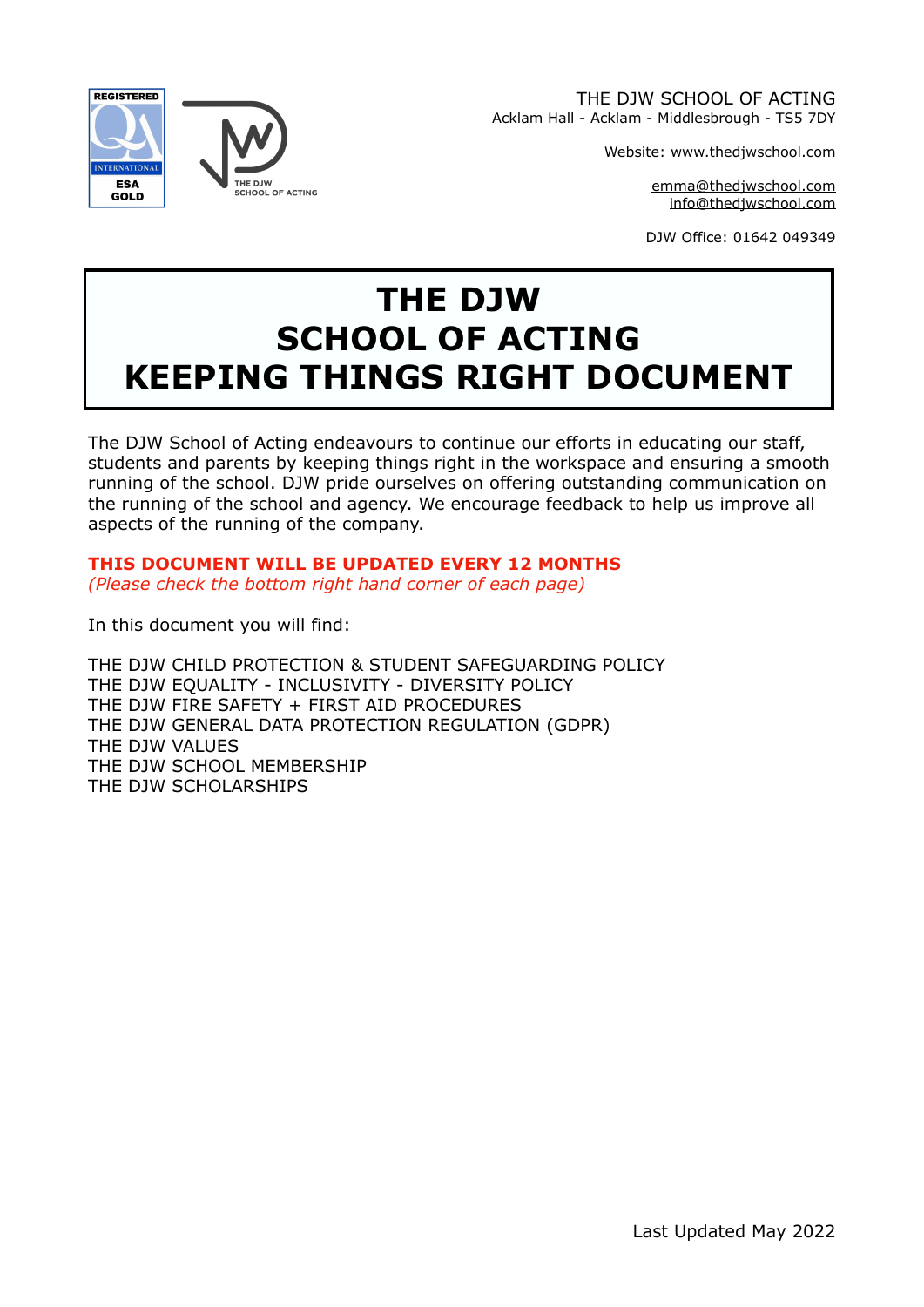# **THE DJW SCHOOL OF ACTING CHILD PROTECTION & STUDENT SAFEGUARDING POLICY**

## **Safeguarding Children in a non-formal educational context**

The DJW School of Acting Child Protection & Student Safeguarding Policy covers all studios and online tuition.

Safeguarding and promoting the welfare of children (Students, including Adults) is the responsibility of everyone working with young people. The Education Act 2002 section 175 places a duty on the Lead Teacher and Governing Body to ensure their functions are carried out with a view to safeguarding and promoting the welfare of children (Including all students under our care).

This is reinforced in 'Safeguarding and Safer Recruitment in Education' (2007). Safeguarding encompasses the range of policies and measures schools have in place for all children. It includes elements that are designed to protect children from harm as well as preventative measures.

Safeguarding and promoting the welfare of children is defined in Working Together (2015) as: protecting children from maltreatment; preventing impairment of children's health or development; ensuring that children are growing up in circumstances consistent with the provision of safe and effective care; and taking action to enable all children to have the best outcomes.

Keeping Children Safe in Education 2016 (KCSE 2016) outlines: Safeguarding and promoting the welfare of children is everyone's responsibility. Everyone who comes in to contact with children and their families and carers has a role to play in safeguarding children. In order to fulfil this responsibility effectively all professionals should make sure their approach is child centred. This means that they should consider, at all times, what is in the best interests of the child. School and college staff are particularly important as they are in a position to identify concerns early, provide help for children, and prevent concerns from escalating. All school staff should be prepared to identify children who may benefit from early help. Early help means providing support as soon as a problem emerges at any point in a child's life, from the foundation years through to the teenage years. We have included adults into our policy for safeguarding does not stop when you reach 16 years)

DJW take seriously all incidents that occur within our studios and business settings and will address matters instantly with the students involved, parents and if needed the authorities.

In our school, safeguarding children includes the following.

- A caring ethos: There are people to talk to: teachers, mentors and head office.
- Policies/Guidance: Child Protection Policy, Code of Conduct Policy, Anti-bullying policy, Whistle-blowing Procedures, Safe Recruitment, Behaviour Policy, Policies relating to children's medical needs, Special Educational Needs, Health and Safety policies.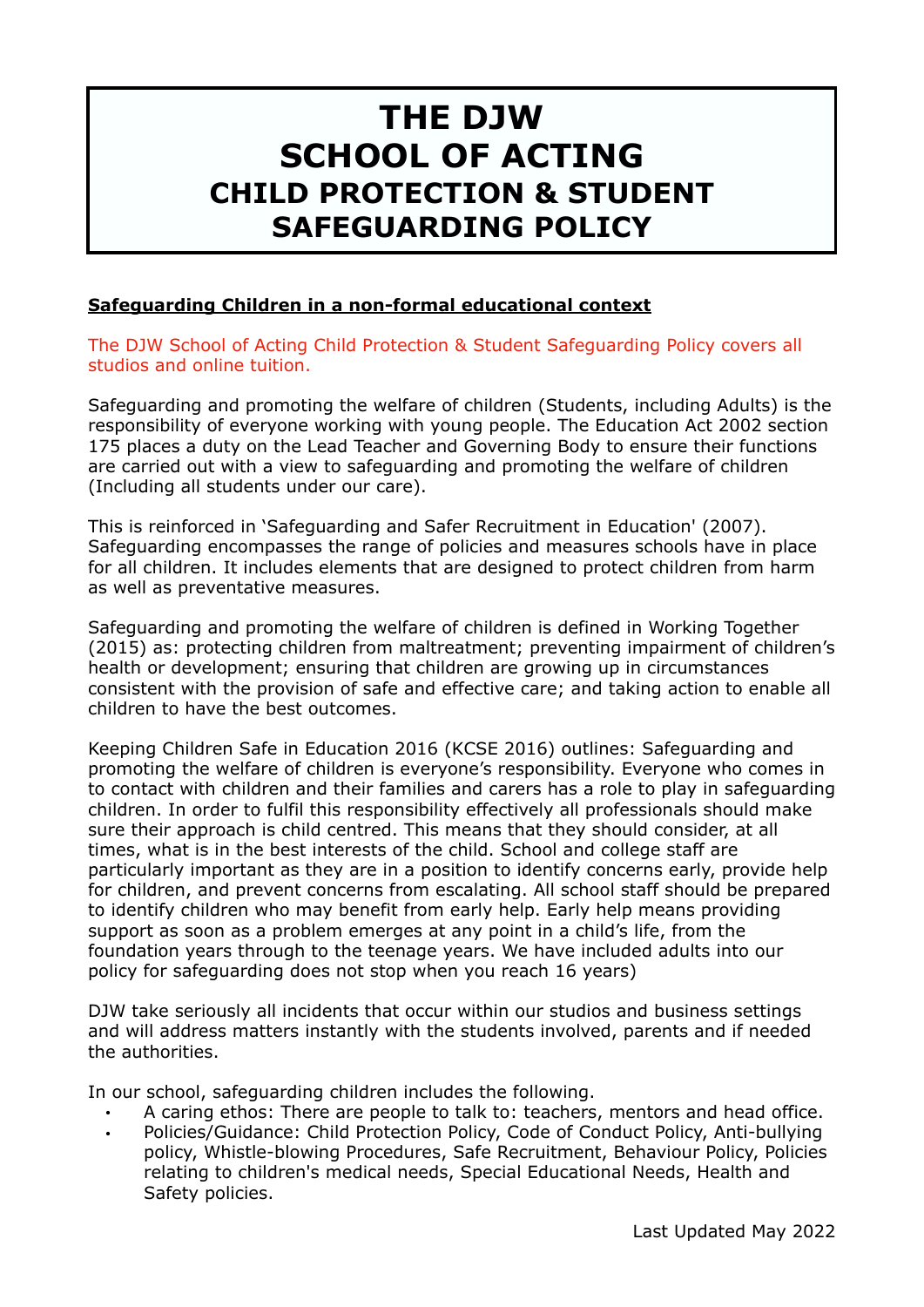- Curriculum: Safeguarding through our curriculum: exploring issues, thoughts and feelings; promoting skills and confidence to articulate and express views and feelings; know how to stay safe online. Circle time, SEAL (Social and Emotional Aspects of Learning), Drama workshops.
- Health and Safety: Premises, equipment and grounds.
- Common Assessment Framework

This may be used where certain children have any unmet needs under the five Every Child Matters Outcomes:

- 1. Stay safe<br>2 Be healthy
- Be healthy
- 3. Enjoy and achieve
- 4. Make a positive contribution to their community/society
- 5. Improve economic well being, free from negative impact of poverty.

Our general safeguarding measures lead on to other specific procedures and guidance: CAF (The Common Assessment Framework) Operational Guidance for Practitioners August 2008, Children in Need (LSCB website) and Child Protection. All DJW TALENT | THE DJW SCHOOL OF ACTING employees have a responsibility to protect children from bullying, harassment, physical, sexual and emotional abuse and/ or neglect. It is of paramount importance that children at DJW feel safe, secure and free from any form of abuse. Our School is committed to the protection and promotion of the children's (All students) welfare and providing an environment in which they may thrive.

All staff, teaching and non-teaching, are involved in a rolling programme of child protection training. Appointments policies and procedures acknowledge the importance of addressing issues involving the safeguarding of children. Every adult who has unsupervised contact with children is subject to UK Enhanced CRB checking procedures (to work with young people and vulnerable adults) - DBS Checks and must be identified by Passport or Drivers licence.

The primary Nominated Officer for DJW is Daniel-John Williams. Liaison with appropriate authorities (Safeguarding Children Officers, Social Services, Police, etc) is his responsibility entirely. Emma Louise Teasdale has also undergone a Child Protection course with NSPCC in Child Protection issues and will deputise in Daniel-John Williams' absence.

#### Designated Staff for Child Protection at DJW

Daniel-John Williams, Emma Louise Teasdale DJW Tutors will be appointed for the leading of sessions and they will be DBS checked.

#### Key Points relating to effective safeguarding at DJW

In the event of serious allegations the nominated officer will refer the matter to the Police Family Protection Unit or Social Services Department the same day. The Interdependent Agencies will provide immediate guidance.

Never presume that abuse is an impossibility. Children may confide in young people or other children rather than adults. An awareness amongst peer mentors of these referral procedures is imperative.

Child Protection measures always operate in the best interest of the child. Child Protection Records will be confidential and access limited to a 'need to know' basis.

This policy is available to all staff and parents.

ALL CHILD PROTECTION REFERRALS SHOULD BE IMMEDIATE AND CERTAINLY WITHIN 24 HOURS OF ANY INCIDENT.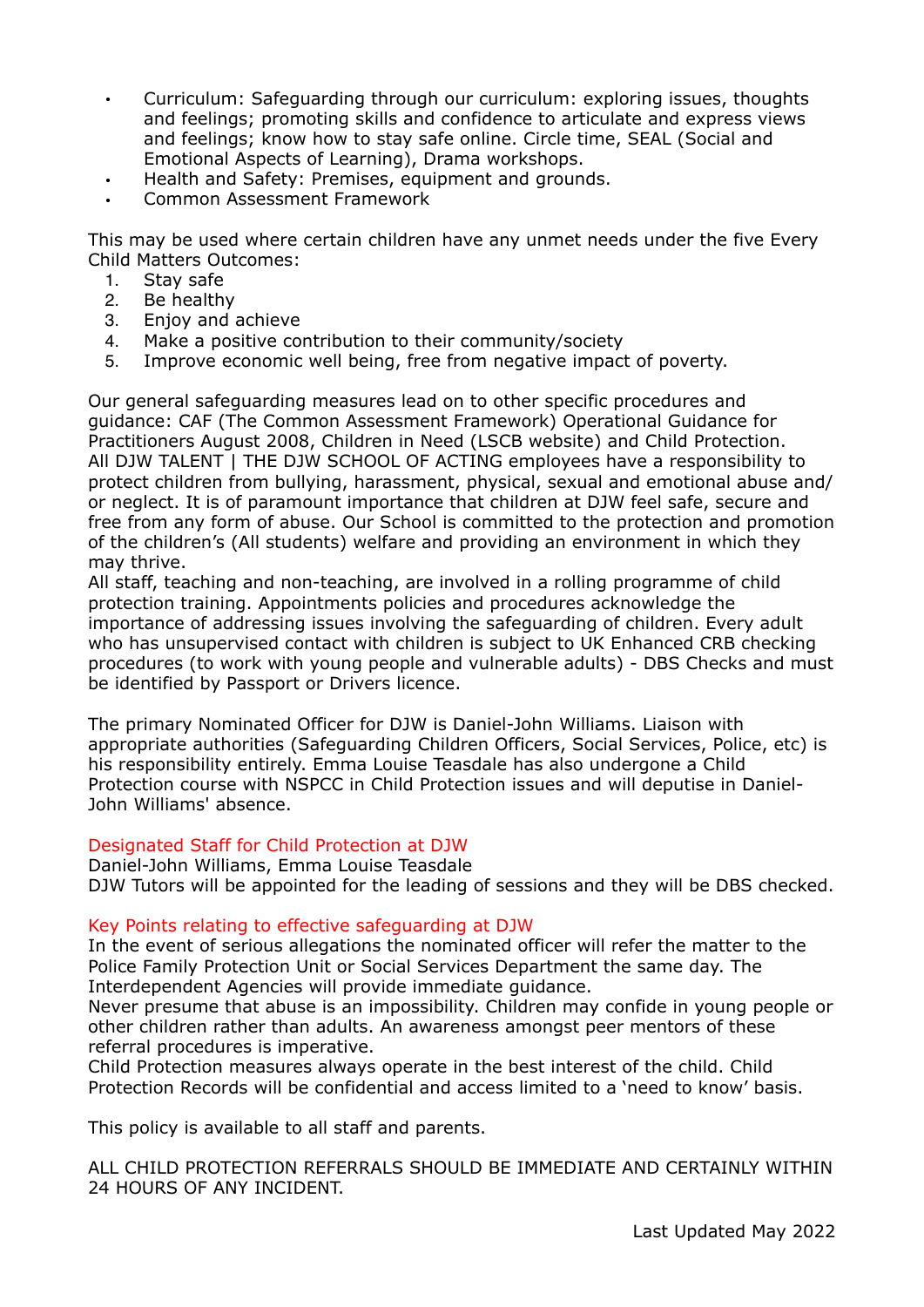#### Staff Guidelines

The Safeguarding Children guidelines and other relevant current legislation is available at any time at central office.

#### Definitions of Categories of Abuse

- ABUSE is defined as physical, sexual or emotional neglect. The following categories of abuse are recognised for the purposes of the Child Protection Register:
- NEGLECT: Persistent or severe neglect, or the failure to protect a child from exposure to any kind of danger, including cold or starvation, or extreme failure to carry out important aspects of care, resulting in the significant impairment of the child's health or development, including non-organic failure to thrive.
- PHYSICAL INJURY: Actual or likely physical injury to a child, or failure to prevent physical injury (or suffering) to a child.
- SEXUAL ABUSE including HOMOPHOBIC ABUSE: Actual or likely sexual exploitation of a child or adolescent. The child may be dependent and/or developmentally immature.
- EMOTIONAL ABUSE: Actual or likely severe adverse effect on the emotional and behavioural development of a child caused by persistent or severe emotional illtreatment or rejection.

#### Reporting Procedure

If you know or suspect that a young person is being abused you must refer the matter immediately to Daniel-John Williams or Emma Louise Teasdale.

If a young person asks to speak to you about a confidential matter you must hold the interview in a room which allows for appropriate privacy. It is advisable to suggest to the young person that another adult is present. If the young person is unwilling to have another adult present, try to ensure that a colleague knows that the interview is taking place.

Always point out to the young person that you cannot guarantee complete confidentiality. Depending on the problem other colleagues may 'need to know'.

There will be occasions when a distressed young person needs comfort and reassurance which may include physical comforting such as that given by a parent. It should be ensured that what is seen by others to be – normal and natural does not become unnecessary and unjustified contact. Daniel-John Williams advises all members of staff to avoid all forms of physical contact, for their own protection.

If a young person makes some disclosures to you which fall within the defined categories of abuse, always use the RECEIVE, REASSURE, REACT, RECORD, SUPPORT procedure:

RECEIVE: what is said: accept what you are told – you do not need to decide whether it is true or not. Listen without showing shock or disbelief.

REASSURE: the young person: acknowledge her/his courage in telling; do not promise confidentiality; remind them that she/he is not to blame (but avoid criticising the alleged perpetrator) reassure her/him but do not promise what you may not be able to deliver: 'everything will be all right now' (it may not be).

REACT: respond to what the young person has said but do not interrogate; avoid leading questions such as 'Was it your father? Did he/she touch you?' Questions such as this can be used by defence counsel in a subsequent court case to suggest that you contaminated the young person's evidence; ask open-ended questions: 'Do you want Last Updated May 2022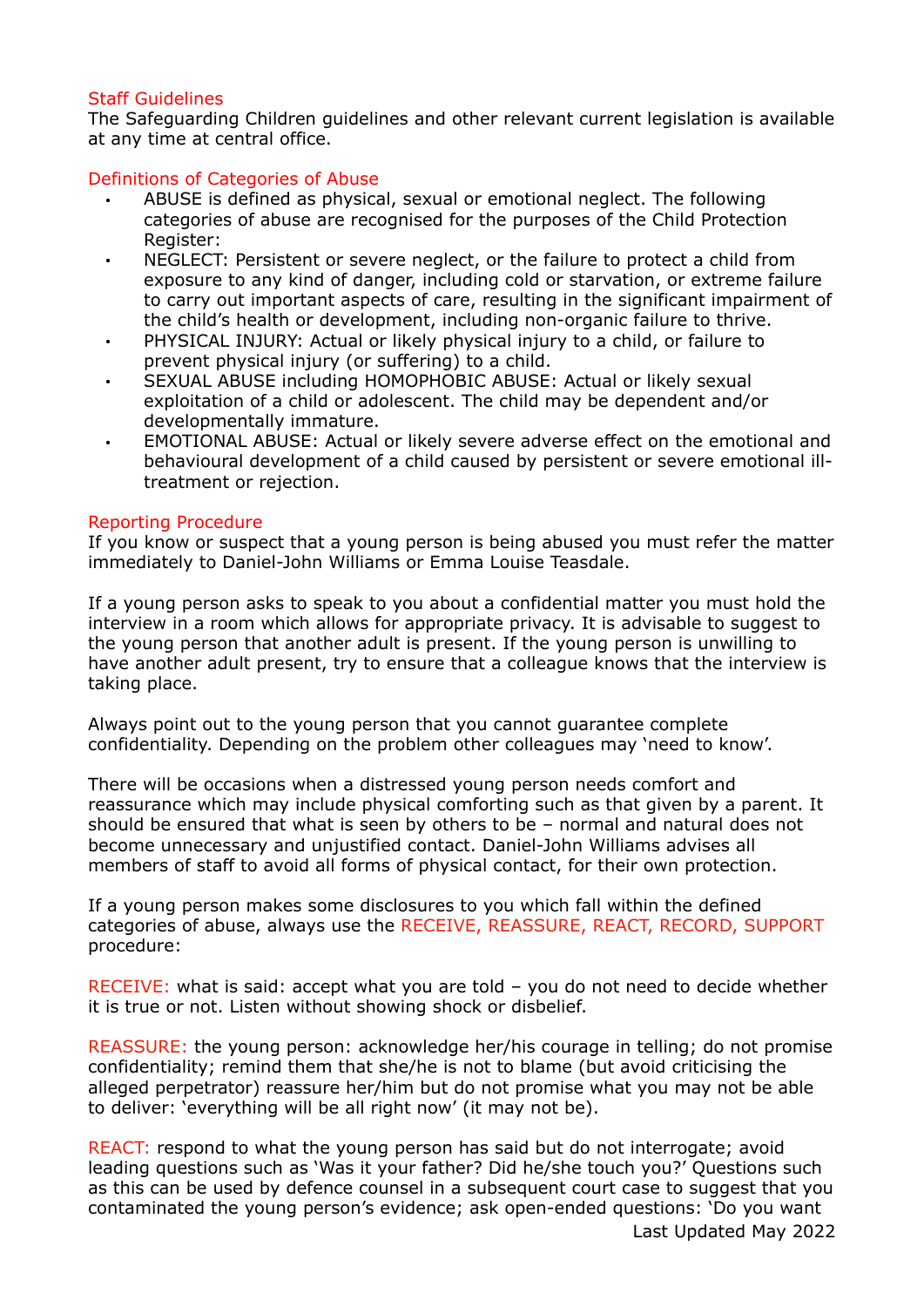to tell me anything else?' 'And?' 'Yes?' Where necessary, clarify what has been said to you so that you are clear and able to decide whether this is an abusive situation. There is a careful judgement to be made in ensuring that you have enough information to make an appropriate referral and allowing a young person to talk without being silenced, while making sure that you have not inadvertently led the young person, perhaps by an assumption behind the question. For example, asking 'Were you sitting up or lying down when this happened?' contains the answer in the question. Explain what you will do next.

RECORD: Make brief notes as soon as possible, during the interview if you can. Write up a subsequent record – include time, date, place. Describe observable behaviour. Record the actual words the young person used as far as possible. Do not destroy your original notes, however scrappy or incomplete, as these can be required as evidence.

SUPPORT: Consider what support is necessary for the young person. Ensure that you get support, as such interviews can be stressful.

Children achieve their maximum potential in an environment which is safe, secure and supportive of all their needs, including any needs they have for protection from abuse. The DJW school of Acting is committed to promoting the welfare of all children by working in partnership with parents, with the Local Authority (LA) and with all relevant agencies and partners in child protection, in accordance with locally agreed procedures and practices.

Our policy applies to all members of the DJW community in its widest sense, including children and young people, their parents/carers, staff, governors, visitors, specialist staff, and all the local and wider community where they interface with the school. Within its framework, the policy outlines their entitlements and responsibilities in securing the protection of children who attend DJW.

Where a Local Authority has reasonable cause to suspect that a child who lives, or is found, in their area is suffering, or is likely to suffer, significant harm, the Children Act states that: "the Authority shall make, or cause to be made, such enquiries as they consider necessary to enable them to decide whether they should take any action to safeguard or promote the child's welfare". (Section 47, Children Act 1989).

DJW will work with the LA in assisting with identification, recording and communicating concerns and offering support in cases where children are suffering from, or vulnerable to, harm. In support of the ethos of our school, the staff and governors are committed to the following principles:

- The welfare and well-being of the child is of paramount importance.
- Our policy works on the premise that abuse takes place in all communities and that schools are particularly well-placed to identify and refer concerns and also to act to prevent children and young people from being abused.
- We respect and value each child as an individual.
- We are a listening school, and encourage an environment where children feel free to talk, knowing that they will be listened to.
- The protection of children from abuse is a whole school issue, and the responsibility therefore of the entire school community.
- Our policy should be accessible in terms of understanding and availability. As a result the definition of child abuse and the key signs and symptoms are known and understood by all, and procedures are known and understood by all.
- Our policy will be developed in consultation with our relevant partners in Child Protection.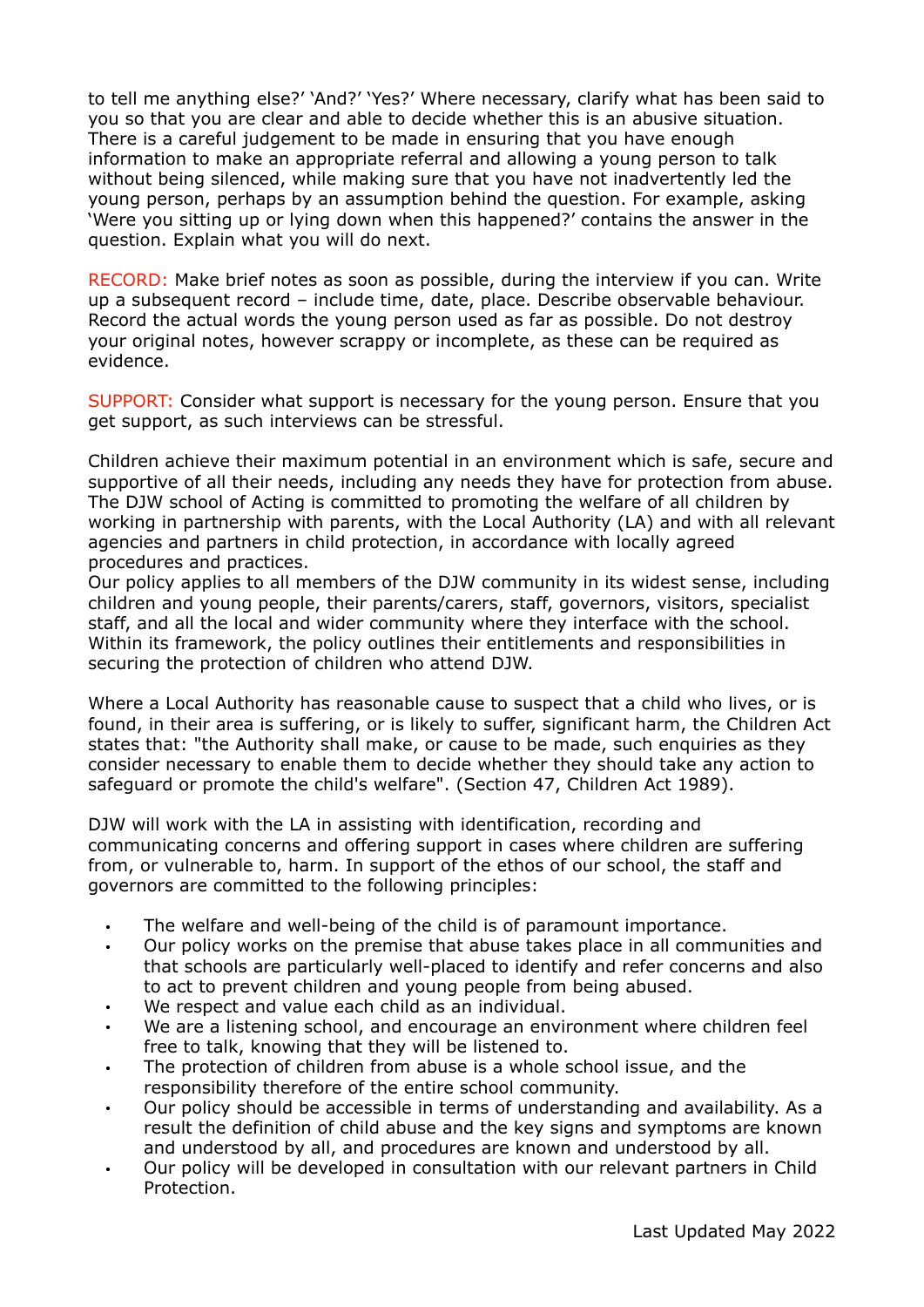- We will use the school curriculum to resource our children to protect themselves from abuse, both as victims and as potential perpetrators.
- The school runs in an open, transparent way and areas of secrecy are discouraged.

#### **Online Safeguarding** *(Added in March 2020)*

#### **GUIDELINES (Terms and Conditions)**

All parents of students under the age of 16 must agree to monitor their online activity with DJW tutors.

Under no circumstances must a tutor at DJW contact a student under the age of 16 unless it is directly inclusive on the modules, work set along with respect of supporting the wellbeing and progression of the student. Parents must also be aware of any communications taking place outside of normal teaching hours.

Under no circumstances must a tutor include personal information, images or footage which is not within the content of the work set by DJW and must not request any information from a student which holds no relevance to the work set by DJW.

All students of all ages and all tutors must be dressed appropriately in a neutral setting.

Under no circumstances should a tutor or student record (footage, images or audio) any of the sessions unless specific to that module. (If a student is found to be doing this, it may lead to a termination of membership and registration. If a tutor is found to be doing this, it may lead to termination of employment.

DJW Talent and The DJW School of Acting prides ourselves on ensuring the safety of all students and visitors to the School and will always request DBS forms wherever possible from anyone over the age of 16 (Including guests)

When a student is engaging with online tuition or guest Q&A's we respectfully ask that we avoid any external or background noise and turn mic's off wherever appropriate to avoid noise pollution during the sessions.

If a students behaviour is deemed unfit or is contributing negatively, they may be asked to leave the session or in some more urgent cases, students will be removed and a follow up telephone call will follow.

We are constantly reviewing and updating our policies.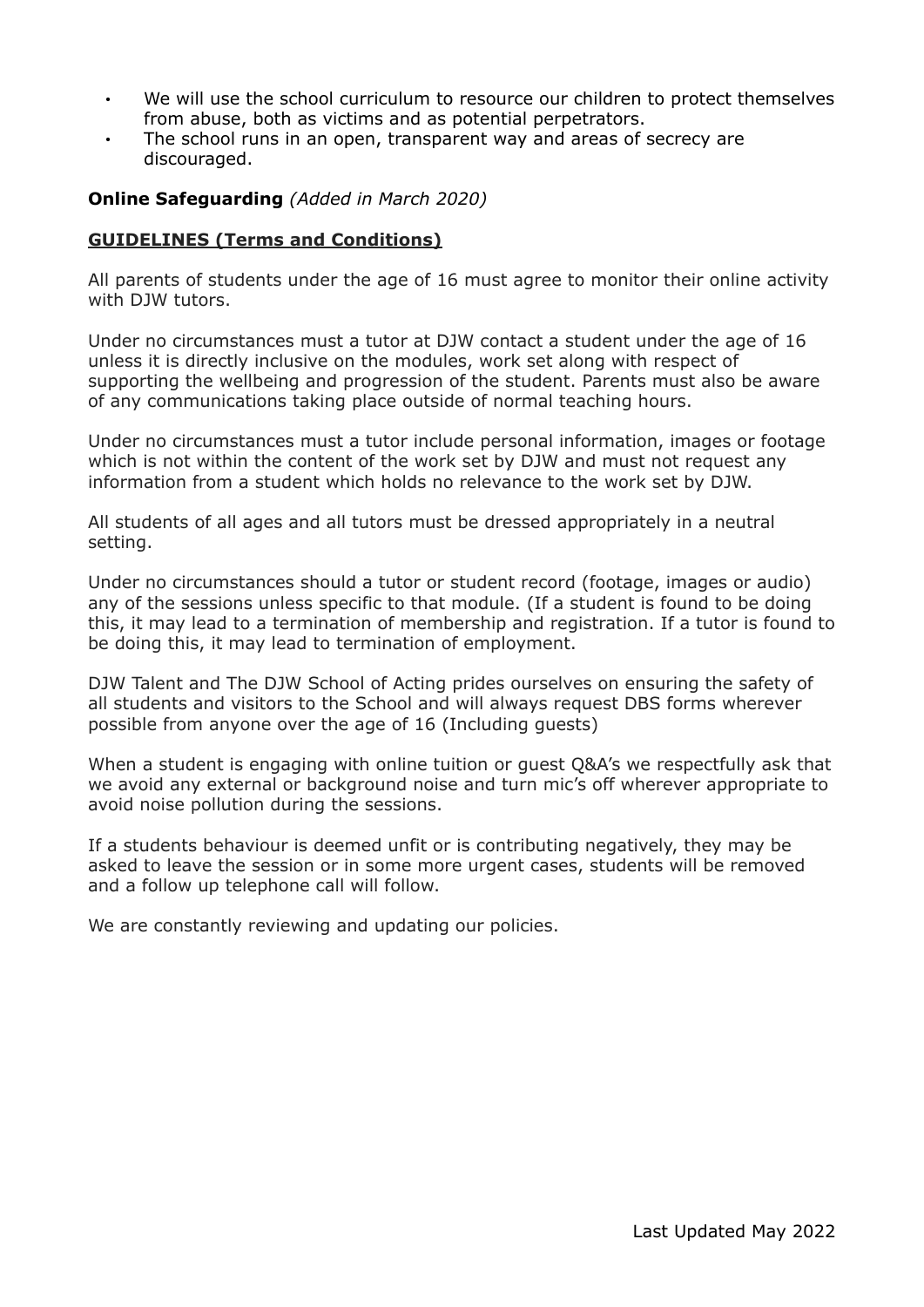# **THE DJW SCHOOL OF ACTING**

#### **EQUALITY | INCLUSIVITY | DIVERSITY POLICY**

**The DJW School of Acting** is dedicated to encouraging a supportive and inclusive workspace, which focusses on Equality and Diversity. It is within everyones best interest to promote diversity, inclusivity and equality and eliminate discrimination in the workspaces DJW control.

Our aim is to ensure that all students and tutors are given equal opportunity and that our organisation is representative of all sections of society. Each student and tutor will be respected and valued and able to give their best as a result. This Policy is designed to set out the rules of engagement and challenges which may arise.

This policy also reinforces our commitment to providing equality and fairness to all in our clients and not provide less favourable facilities or treatment on the grounds of age, disability, gender reassignment, marriage and civil partnership, pregnancy and maternity, race, ethnic origin, colour, nationality, national origin, religion or belief, or sex and sexual orientation.

We are opposed to all forms of unlawful and unfair discrimination and all students and parents, tutors and facilitators will be treated fairly and with respect and when The DJW School of Acting is casting for an external project and seeks to employ, promote or submit for castings within the School, it will be on the basis of their aptitude and ability.

With that in mind, we must allow individuals the platform to express themselves in their own way, with a mindful eye and ear on anything which may bring about concern to others. Deliberately being disruptive for sake of controversy or to disrespect, discourage, put down or create an anxiety producing atmosphere to others, will be met with a firm rejection.

DJW encourage difference of opinion, but we must be sensitive to the rest of the group. DJW School tutors ask for students to positively aim to hit the brief set out in class and if students use this as an opportunity to rebel, express or promote negativity, it will be met with a possible termination of your agreement with us.

All DJW students will be given help and encouragement to develop their full potential and utilise their unique talents. Therefore, the skills and resources of our organisation will be fully utilised and we will maximise the efficiency of our students and tutors.

## **The DJW School of Acting Promise:**

• To create an environment in which individual differences and the contributions of all team members are recognised and valued, unless a student or member deliberately sets about creating an uncomfortable view point on subjects sensitive to others.

• To create a working environment that promotes dignity and respect for every student, clients and tutor.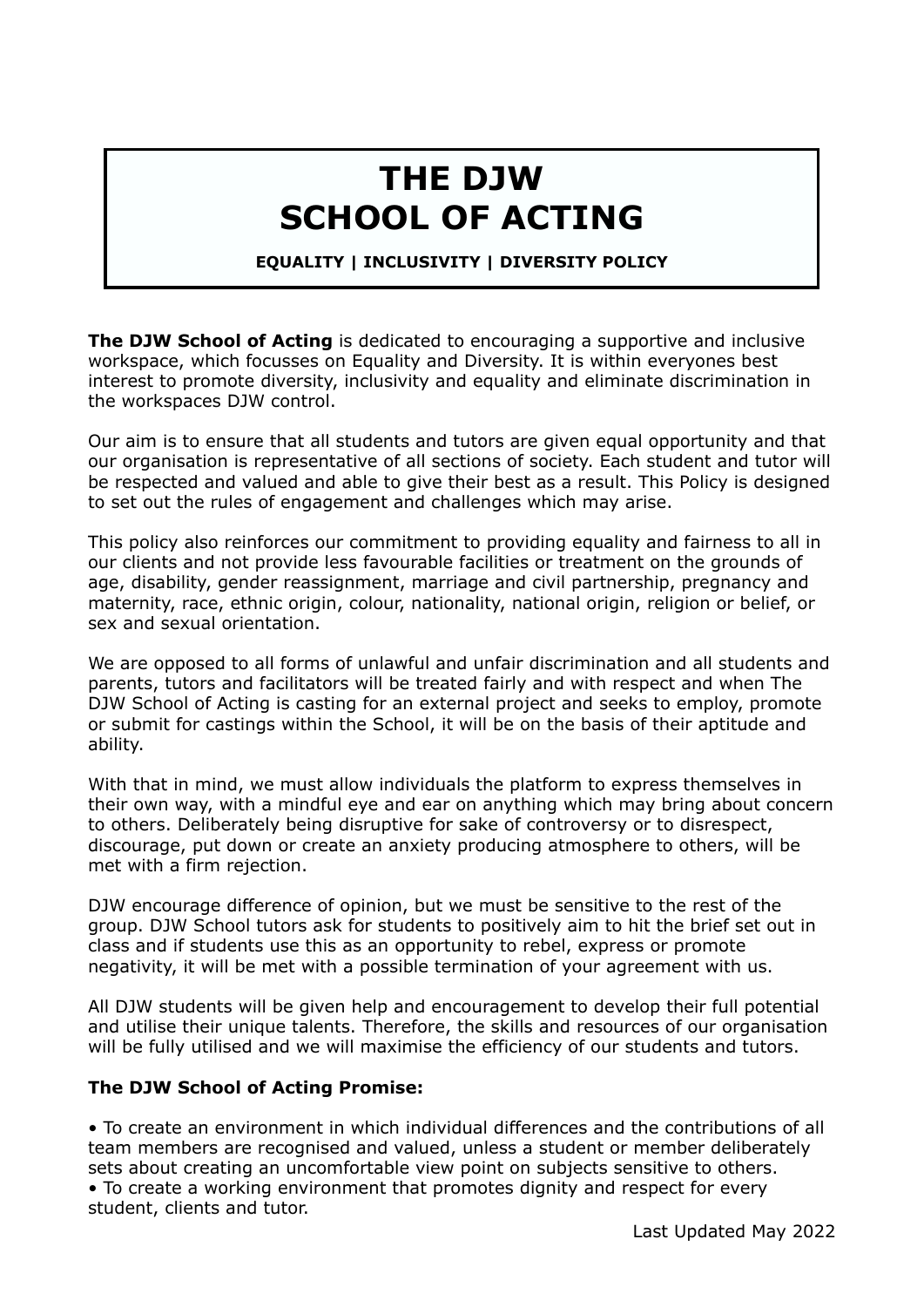• To not tolerate any form of intimidation, bullying, or harassment, and to discipline those that breach this policy.

• To make training, development, and progression opportunities available to all students and tutors.

• To promote equality in the workplace, which The DJW School of Acting believes is good management practice and makes sound business sense.

• To encourage anyone who feels they have been subject to discrimination to raise their concerns, so DJW Management can apply corrective measures.

• To encourage students, tutors, clients and facilitators to treat everyone with dignity and respect.

- To regularly review all our practices and procedures so that fairness is maintained at all times.
- To reject disruptive behaviour quickly, professionally and effectively.

**The DJW School of Acting** will inform all students and tutors that an equality and diversity policy is in operation and that they are obligated to comply with its requirements and promote fairness in the workspace.

The policy will also be drawn to the attention of Parents, Facilitators, Clients, Guests, Students, Managers.

## **The DJW School of Acting 'Diversity & Inclusion Statement'**

Individuals with different cultures, perspectives and experiences are at the heart of the way DJW works. We want to develop and retain the most talented people, regardless of their background and make best use of their talents. At DJW we are guided by our values in everything we do, and recognise that being a diverse and inclusive Acting School helps us fulfil our responsibility to make a difference for students and the industry moving forward.

We seek to develop a work environment where we treat all students as individuals, fairly and in a consistent way. We work within the spirit and the practice of the Equality Act 2010 by promoting a culture of respect and dignity and actively challenging discrimination, should it ever arise.

We will remove unnecessary barriers for our students, clients and tutors seeking opportunities through DJW training and development, promotion and career planning with DJW Talent.

We will continue to support our leaders, managers and employees to demonstrate the principles of diversity and inclusion in their everyday activities, roles and functions.

This policy sets out The DJW School of Acting' approach to equality and diversity. DJW is committed to promoting equality and diversity and promoting a culture that actively values difference and recognises that people from different backgrounds and experiences can bring valuable insights to the workspace and enhance the way we work and learn. Unless controversy is being used as a tool to gain attention, cause issues within the group and to be offensive, disruptive or disrespectful.

At The DJW School of Acting, we consider that equality means breaking down barriers, eliminating discrimination and ensuring equal opportunities and we consider diversity to mean celebrating difference and valuing everyone. Each person is an individual with visible and non-visible differences and by respecting this everyone can feel valued for their contributions which is beneficial not only for the individual but for The DJW School of Acting too.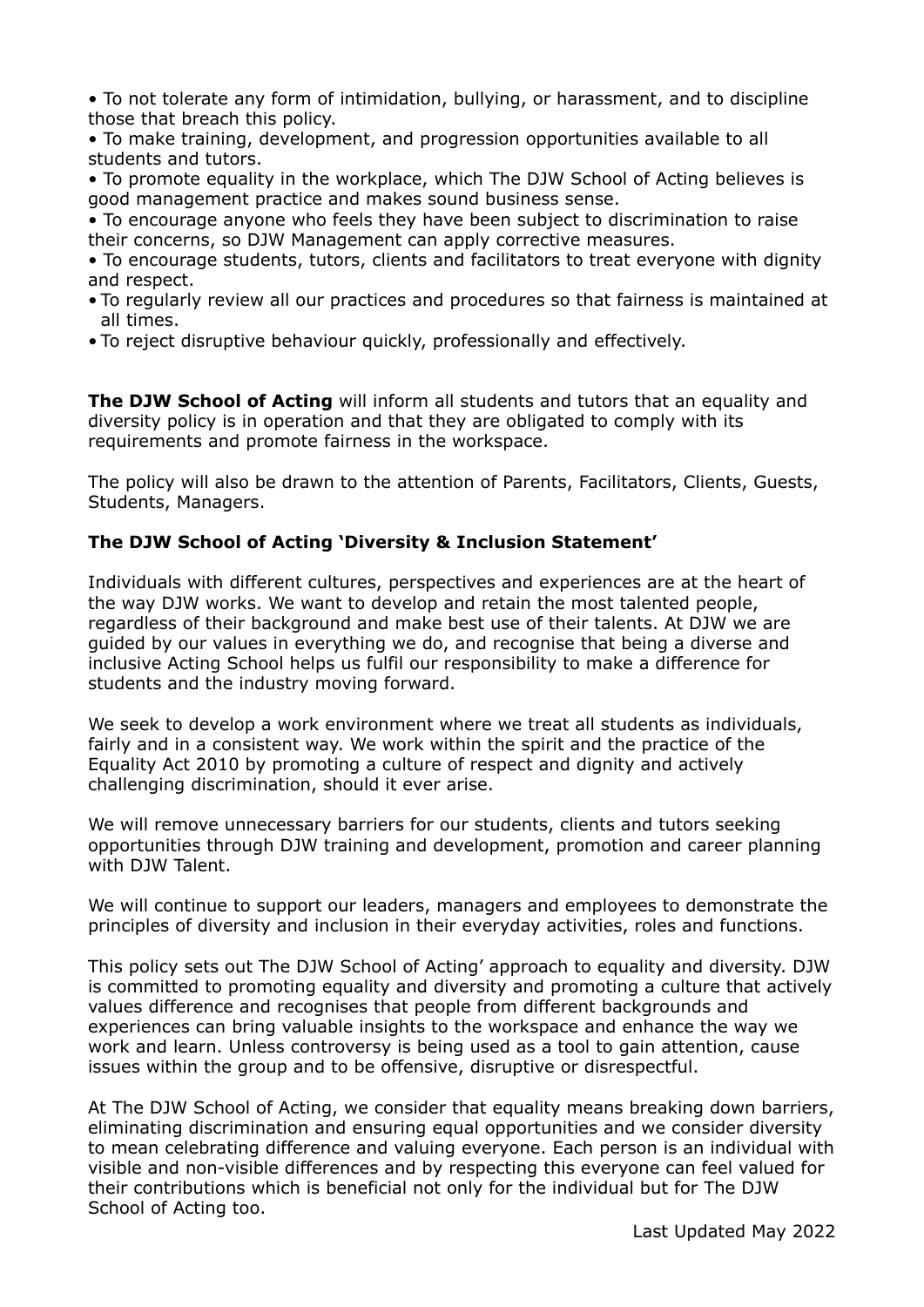The DJW School of Acting acknowledge that equality and diversity are not interchangeable but inter-dependent. There can be no equality of opportunity if difference is not valued and harnessed.

## **The DJW School of Acting Commitment:**

Every student, client, parent, visitor and tutor is entitled to a working environment that promotes dignity, equality and respect for all. DJW will not tolerate any acts of unlawful or unfair discrimination (including harassment) committed because of a protected characteristic:

- sex;
- gender reassignment;
- marriage and civil partnership;
- pregnancy and maternity;
- race (including ethnic origin, colour, nationality and national origin);
- disability;
- sexual orientation;
- religion and or belief; and
- age.

No form of intimidation, bullying or harassment will be tolerated. If you believe that you may have suffered discrimination because of any of the above protected characteristics, you should consider the appropriateness and feasibility of attempted informal resolution by discussion in the first instance with a DJW School Tutor or Facilitator in a relevant position of seniority.

You may decide in the alternative to raise the matter in writing or by telephone with The DJW School of Acting head office.

## **Identified types of discrimination:**

There are various types of discrimination prohibited by this policy. The main types are:

**Direct discrimination** - occurs where one person is treated less favourably than another because of a protected characteristic set out in this policy.

**Associative discrimination** - this is direct discrimination against someone because they associate with another person who possesses a protected characteristic. For example, a student is discriminated against because he/she has a disabled sibling or parent.

**Perceptive discrimination** - this is direct discrimination against an individual because others think they possess a particular protected characteristic. For example, where students believe the individual has a sexual orientation differing from their own. It applies even if the person does not actually possess that characteristic.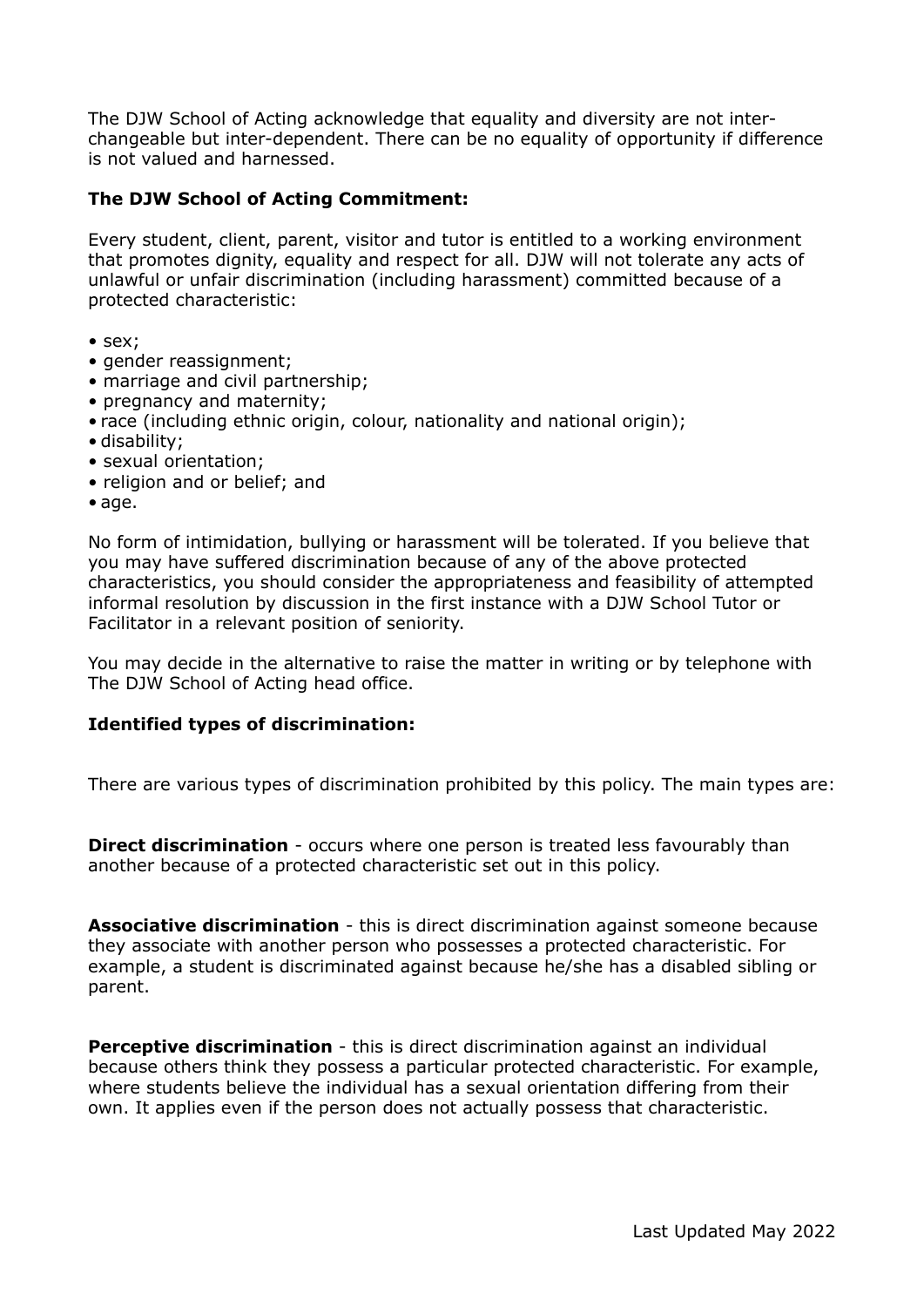# **THE DJW SCHOOL OF ACTING FIRE SAFETY + FIRST AID**

## **Responsibilities of The DJW school of acting staff | tutors | guests and building or**

## **venue owners include:**

- Appointing a competent person to help you understand our health and safety procedures, including a safe exit in case of an emergency such as a fire or accident.
- Appointing a competent person to lead the way should an emergency arise. (fire, accident, bullying or even harassment)
- Ensuring a competent person is able to explain and confirm our health and safety policy.
- Ensuring that all incidents are correctly reported and documented with a clear line of communication to parents, head office and ICE contacts for students.
- Appointing a competent person to carry out first aid until a parent or guardian has collected a youth student or an ICE contact has come to collect an adult student. This level of care also applies to waiting for medical services to arrive in more severe cases.
- Providing adequate and appropriate first aid provision.
- Ensuring that in the event of fire, there is a sufficient number of competent persons to implement emergency procedures.
- Reporting any incidents of specified injuries, diseases and dangerous occurrences, and keep appropriate records of any incidents.
- Ensuring that The DJW School of Acting Central Server is updated whenever an incident occurs.
- Ensuring a Covid Policy is available and rules are followed.

Under the Health and Safety at Work Act 1974, the tutor in charge is ultimately responsible for the health and safety of students onsite. (Proper advice and guidance should come from head office with regular checks and regular audits on all aspects of Health + Safety, Fire and First Aid)

The DJW School of Acting have legal responsibilities for those in their care. Schools should consider carefully the likely risks to pupils and visitors, making allowances for them when drawing up policies and completing risk assessments. Each leading practitioner must carry out a DJW sweep and risk assessment at the start of every session.

## **First Aid Regulations**

First aid in the workspace is covered by The Health and Safety (First Aid) Regulations 1981 and guidance documents L74 and GEIE3. Under these regulations, tutors in charge have an obligation to make adequate and appropriate first aid provision for their workspace.

## **Fire Safety Regulations**

The Regulatory Reform (Fire Safety) Order 2005 is the sole piece of legislation for fire safety issues. The focus of the order is fire prevention. The local fire and rescue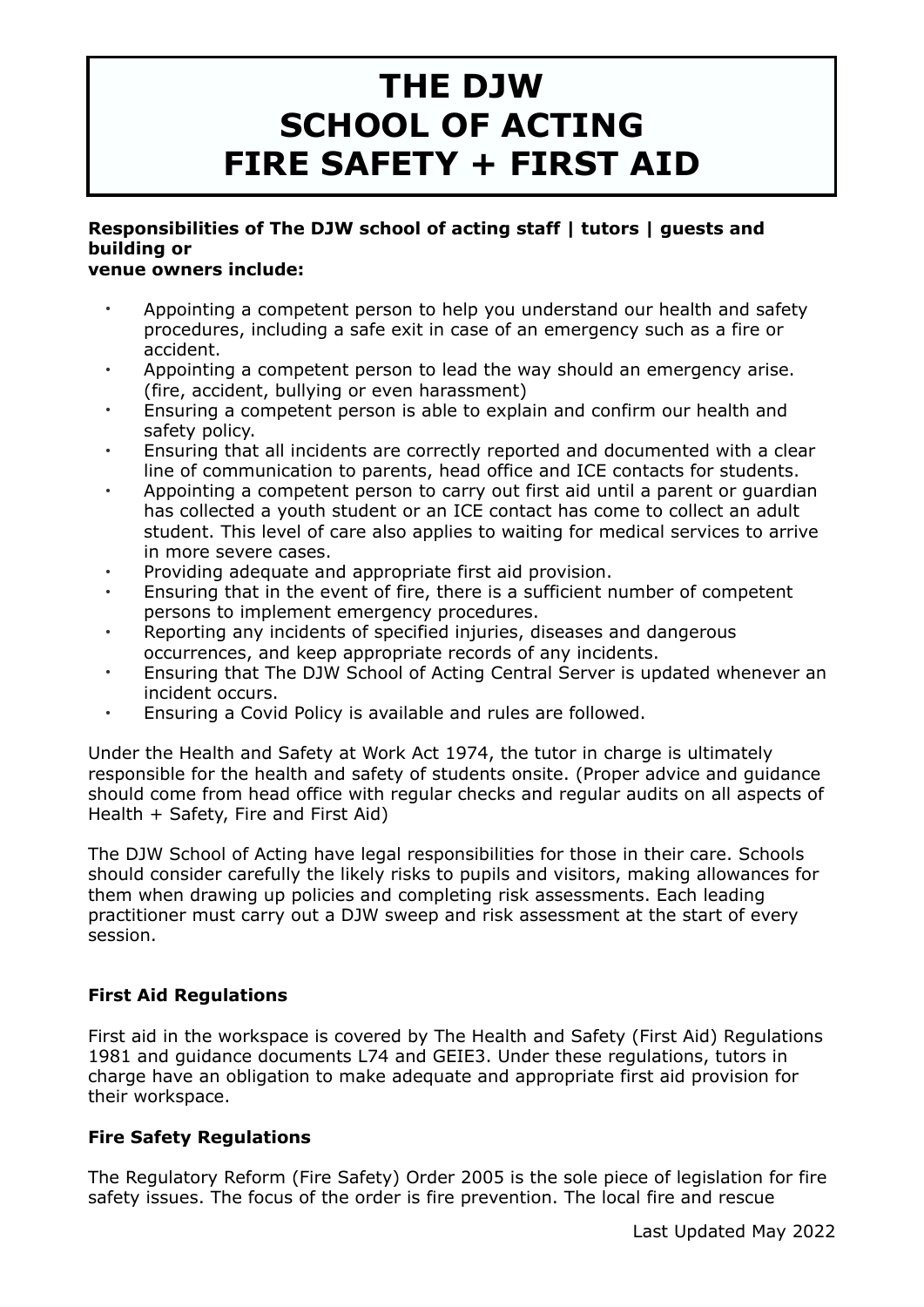authority, the Health and Safety Executive, or other relevant local authority remains the enforcing authority.

Under the order, the 'responsible person' for the premises must carry out a fire risk assessment and nominate a sufficient number of competent persons (fire marshals) to assist in implementing the emergency procedures identified in the fire risk assessment. DJW Tutors should follow the advice and guidelines permitted at each venue.

#### **Reporting Incidents**

Reporting of Injuries, Diseases and Dangerous Occurrences Regulations 2013 (RIDDOR) DJW tutors in charge are to report certain serious workplace accidents, occupational diseases and specified dangerous occurrences (near misses) - The DJW Central Server must be updated at all times and a guardian of students under the age of 16 should be notified, along with ICE contacts for adults. DJW head office must always be informed of any near misses.

DJW are reviewing our policies, protocols and procedures regularly.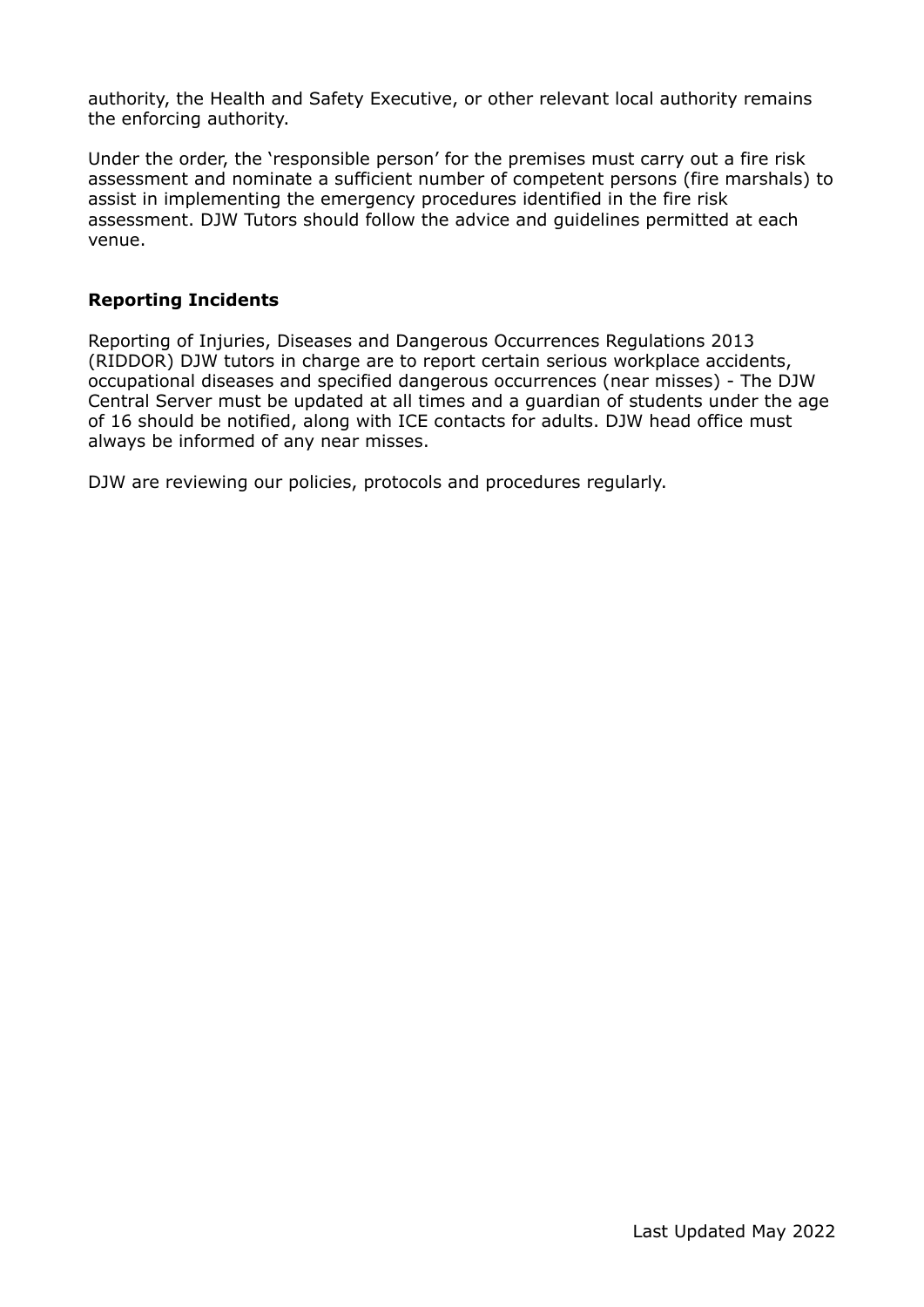## **THE DJW SCHOOL OF ACTING GENERAL DATA PROTECTION REGULATION (GDPR)**

#### **Introduction**

We hold personal data about our employees, clients, suppliers and other individuals for a variety of business purposes.

The policy below sets out how we seek to protect personal data and ensure that staff understand the rules governing their use of personal data to which they have access in the course of their work with us at DJW Talent and The DJW School of Acting. In particular, this policy requires staff to ensure that the Data Protection Officer (DPO) be consulted before any significant new data processing activity is initiated to ensure that relevant compliance steps are addressed.

The DPO's in charge are Daniel-John Williams (DJW Talent and The DJW School of acting company founder and director. In the absence of Daniel-John Williams, Managing Director; Emma Louise Teasdale shall be appointed the DPO) - Data Protection Officer.

We take data protection seriously and confirm within our promise below that we will never share your details with third parties unless we are instructed to do so by manner of 'castings' or 'training' opportunities or by instruction in 'law'. DJW often collect data which holds personal information such as name, address, telephone number and email which may be passed to casting directors when you are applying for specific roles. Your photo and showreel may also be part of the data we hold and if instructed by you, we will distribute this information as often as possible to maximise your chances of securing an audition. If at anytime you wish for DJW to cease searching, you can opt out by sending us an email.

## **Definitions**

We use personal data for business purposes, including:

- Personnel, administrative, financial, regulatory, payroll and business development purposes.
- Compliance with legal, regulatory and corporate governance obligations
- Gathering information as part of investigations by regulatory bodies or in connection with legal proceedings or requests
- Sharing information with other agencies for safeguarding purposes
- Ensuring business policies are adhered to (covering email and internet use)
- Operational reasons, such as recording transactions, training and quality control, ensuring the confidentiality of commercially sensitive information, security vetting and DBS checking
- Investigating complaints
- Checking references, ensuring safe working practices, monitoring and managing staff
- Access to systems and facilities and staff absences, administration and assessments
- Monitoring staff conduct, disciplinary matters
- Monitoring student progress, conduct and incident report
- Gaining consent from parents or guardians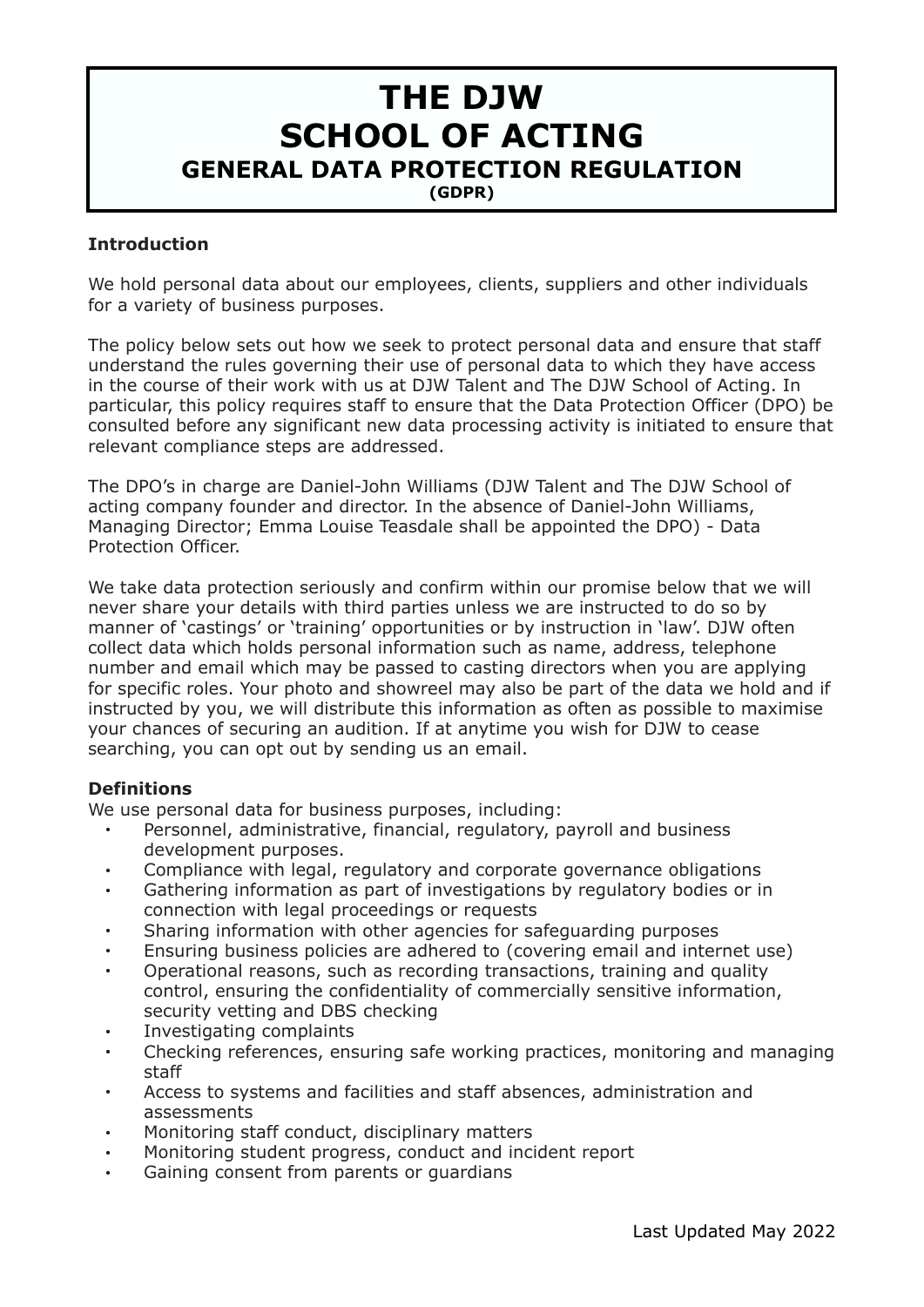- Facilitating communications with parents, including regular and emergency contact
- Marketing our business
- Improving our services

## **Personal data**

Information relating to identifiable individuals, such as job applicants, current and former employees, agency, contract and other staff, parents and guardians, students, suppliers and marketing contacts.

Personal data we gather may include: individuals' contact details, educational background, financial and pay details, details of certificates and diplomas, education and skills, marital status, nationality, job title, footage, images and an editable CV, showreels and self tapes.

## **Sensitive personal data**

Personal data about an individual's racial or ethnic origin, medical details, allergies, learning requirements, physical or mental health or condition, criminal offences, or related proceedings—any use of sensitive personal data should be strictly controlled in accordance with this policy.

#### **Scope**

This policy applies to all staff. You must be familiar with this policy and comply with its terms.

This policy supplements our other policies relating to internet and email use. We may supplement or amend this policy by additional policies and guidelines from time to time. Any new or modified policy will be circulated to staff before being adopted.

## **Who is responsible for this policy?**

As our Data Protection Officer, DANIEL-JOHN WILLIAMS has overall responsibility for the day-to-day implementation of this policy. Your data will only be used for internal dealings in accordance of The DJW School of Acting and DJW Talent Agency. Your data is used for Marketing purposes (Events happening within DJW) Third parties will only be invited to view your data when CV's, headshots, self tapes and showreels are requested for the purpose of a casting, which you should have instructed us to do so on your behalf.

## **Our procedures - Fair and lawful processing**

We must process personal data fairly and lawfully in accordance with individuals' rights. This generally means that we should not process personal data unless the individual whose details we are processing has consented to this happening.

## **The Data Protection Officer's responsibilities:**

- Keeping the board updated about data protection responsibilities, risks and issues
- Reviewing all data protection procedures and policies on a regular basis
- Arranging data protection training and advice for all staff members and those included in this policy
- Answering questions on data protection from staff, board members and other stakeholders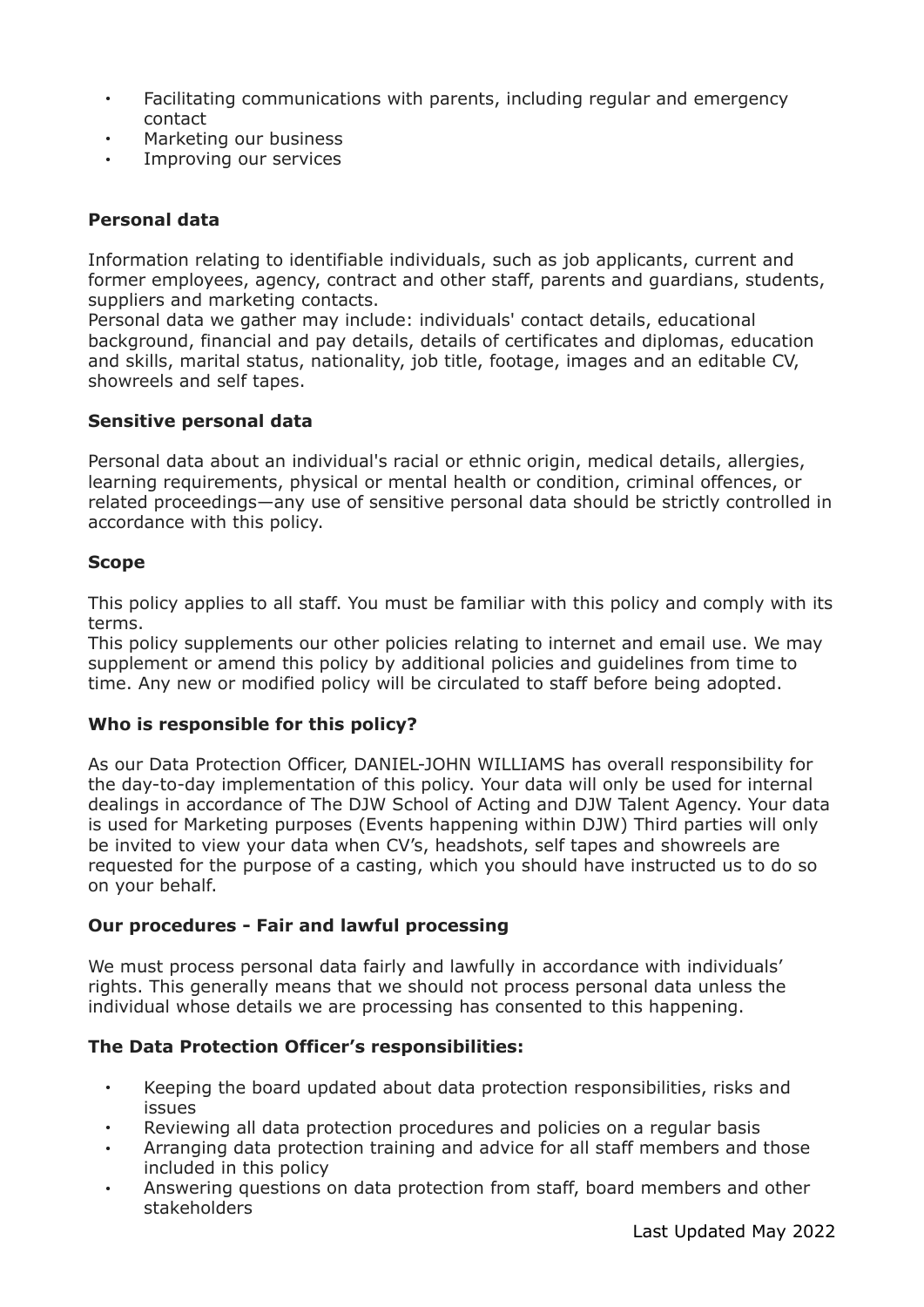- Responding to individuals such as clients and employees who wish to know which data is being held on them by DJW TALENT
- Checking and approving with third parties that handle the company's data any contracts or agreement regarding data processing.

## **Responsibilities of the IT Manager**

- Ensure all systems, services, software and equipment meet acceptable security standards.
- Researching third-party services, such as cloud services the company is considering using to store or process data.
- Ensuring appropriate security measures are in place when handling external hard drives.

#### **Responsibilities of the Marketing Manager**

• Coordinating with the Data Protection Officer to ensure all marketing initiatives adhere to data protection laws and the company's Data Protection Policy.

#### **The processing of all data must be:**

- Necessary to deliver our services.
- In our legitimate interests and not unduly prejudice the individual's privacy.
- In most cases this provision will apply to routine business data processing activities.

#### **Our Terms of Business contains a Privacy Notice to clients on data protection. The notice:**

- Sets out the purposes for which we hold personal data on customers and employees.
- Highlights that our work may require us to give information to third parties such as expert witnesses and other professional advisers.
- Provides that customers have a right of access to the personal data that we hold about them.

## **Sensitive personal data**

In most cases where we process sensitive personal data we will require the data subject's explicit consent to do this unless exceptional circumstances apply or we are required to do this by law (e.g. to comply with legal obligations to ensure health and safety at work). Any such consent will need to clearly identify what the relevant data is, why it is being processed and to whom it will be disclosed.

#### **Accuracy and relevance**

We will ensure that any personal data we process is accurate, adequate, relevant and not excessive, given the purpose for which it was obtained. We will not process personal data obtained for one purpose for any unconnected purpose unless the individual concerned has agreed to this or would otherwise reasonably expect this. Individuals may ask that we correct inaccurate personal data relating to them. If you believe that information is inaccurate you should record the fact that the accuracy of the information is disputed and inform the DPO, Daniel-John Williams.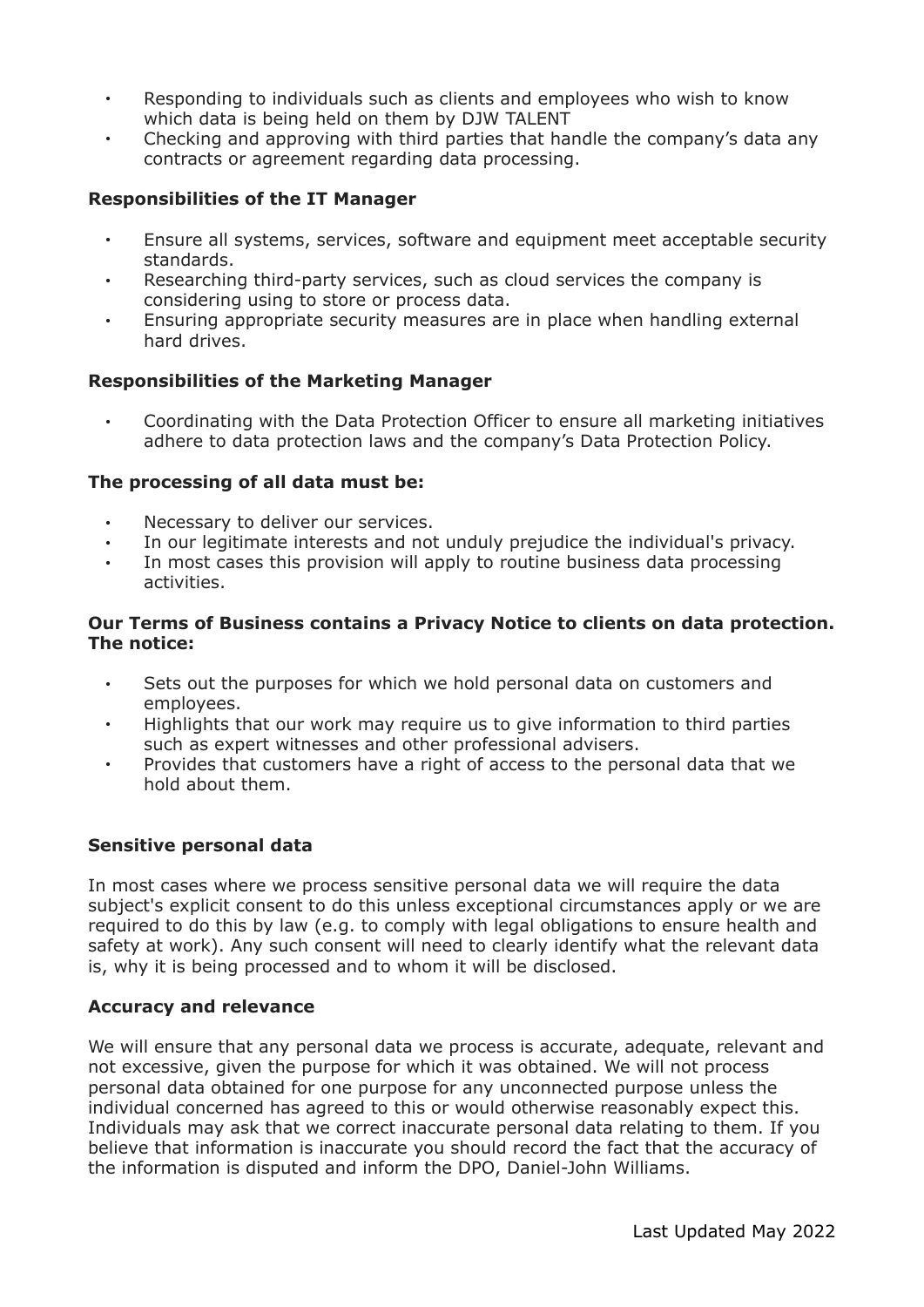#### **Your personal data**

You must take reasonable steps to ensure that personal data we hold about you is accurate and updated as required. For example, if your personal circumstances change, please inform the Data Protection Officer so that they can update your records. This may include address, contact details, images and footage (CV's etc) held by DJW Talent. (Please also see DJW Talent agreement for all actors signing up to our Agency)

#### **Data security**

Our duty is to keep personal data secure against loss or misuse. Where other organisations process personal data as a service on our behalf, the DPO will establish what, if any, additional specific data security arrangements need to be implemented in contracts with those third party organisations.

#### **Storing data securely**

- In cases when data is stored on printed paper, it should be kept in a secure place where unauthorised personnel cannot access it.
- Printed data should be shredded when it is no longer needed.
- Data stored on a computer should be protected by strong passwords that are changed regularly. We encourage all staff to use a password manager to create and store their passwords.
- Data stored on CDs or memory sticks must be locked away securely when they are not being used. (This includes external hard drives)
- The DPO must approve any cloud used to store data.
- Servers containing personal data must be kept in a secure location, away from general office space.
- Data should be regularly backed up in line with the company's backup procedures.
- Data should never be saved directly to mobile devices such as laptops, tablets or smartphones.
- All servers containing sensitive data must be approved and protected by security software and strong firewall.

#### **Data retention**

We must retain personal data for no longer than is necessary. What is necessary will depend on the circumstances of each case, taking into account the reasons that the personal data was obtained, but should be determined in a manner consistent with our data retention guidelines. Sometimes data must be kept for account purposes and that of Inland Revenue inspections (7-10 years)

#### **Transferring data internationally**

There are restrictions on international transfers of personal data. We will not transfer personal data anywhere outside the UK without first consulting the Data Protection Officer.

#### **Subject access requests**

Under the Data Protection Act 1998, individuals are entitled, subject to certain exceptions, to request access to information held about them.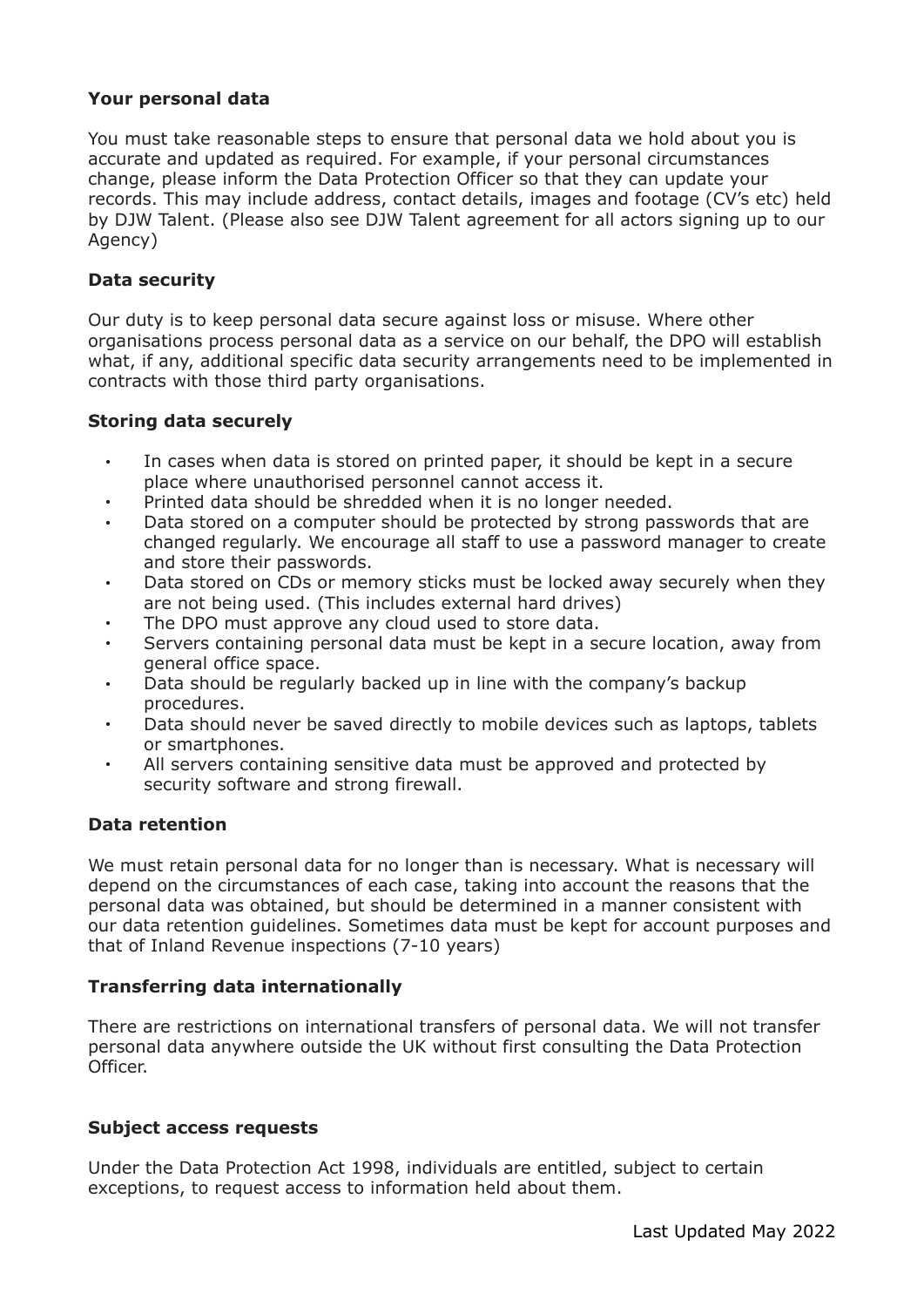Subject access request will be referred immediately to the Data Protection Officer, DANIEL-JOHN WILLIAMS.

Please contact the Data Protection Officer if you would like to correct or request information that we hold about you. There are also restrictions on the information to which you are entitled under applicable law.

## **Processing data in accordance with the individual's rights**

We will abide by any request from an individual not to use their personal data for direct marketing purposes and notify the DPO about any such request. (We are however, under the agreement of DJW Talent Agency, rights reserved to keep headshots, self tapes and showreels for a minimum of 50 years for the purpose of marketing.

## **Training**

All staff will receive training on this policy. New joiners will receive training as part of the induction process. Further training will be provided at least every two years or whenever there is a substantial change in the law or our policy and procedure. Training is provided through an in-house seminar on a regular basis. It will cover:

- The law relating to data protection
- Our data protection and related policies and procedures.

Completion of training is compulsory.

## **GDPR provisions**

Where not specified previously in this policy, the following provisions will be in effect on or before 25 May 2018.

## **Privacy Notice - transparency of data protection**

Being transparent and providing accessible information to individuals about how we will use their personal data is important for our organisation. The following are details on how we collect data and what we will do with it:

- What information is being collected?
- Who is collecting it?
- How is it collected?
- Why is it being collected?
- How will it be used?
- Who will it be shared with?
- Identity and contact details of any data controllers
- Details of transfers to third country and safeguards
- Retention period

## **Conditions for processing**

We will ensure any use of personal data is justified using at least one of the conditions for processing and this will be available upon request. All staff who are responsible for processing personal data will be aware of the conditions for processing. The conditions for processing will be available to data subjects in the form of a privacy notice.

#### **Justification for personal data**

We will process personal data in compliance with all six data protection principles:

• Lawfulness, fairness and transparency.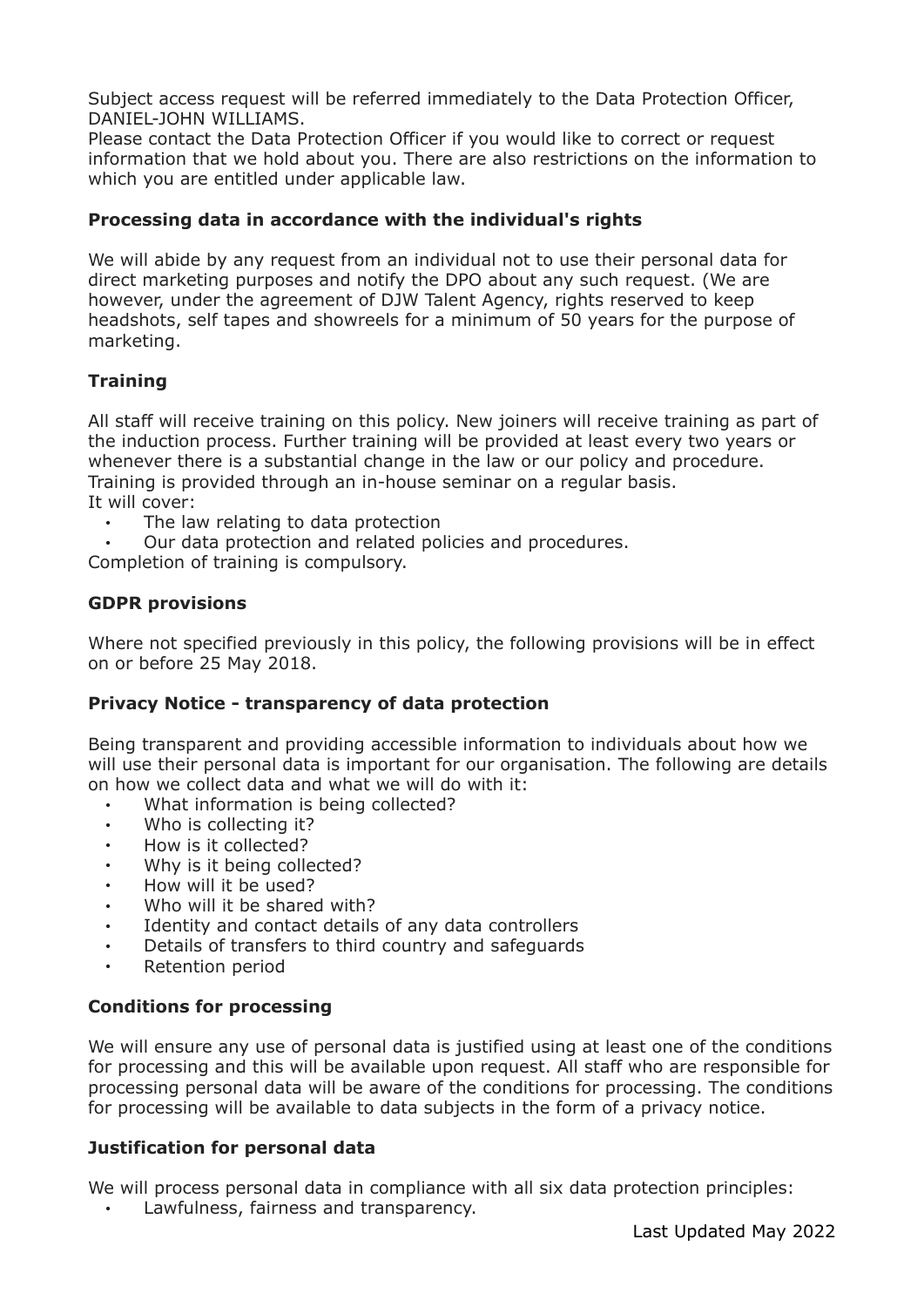- Purpose limitations
- Data minimisation
- **Accuracy**
- Storage limitations
- Integrity and confidentiality

We will document the additional justification for the processing of sensitive data, and will ensure any biometric and genetic data is considered sensitive.

## **Consent**

The data that we collect is subject to active consent by the data subject. This consent can be revoked at any time.

#### **Criminal record checks**

Any criminal record checks are justified by law. Criminal record checks cannot be undertaken based solely on the consent of the subject. We ask for DBS checks to be volunteered upon request along with a copy of your passport and proof of address.

#### **Data portability**

Upon request, a data subject should have the right to receive a copy of their data in a structured format. These requests should be processed within one month, provided there is no undue burden and it does not compromise the privacy of other individuals. A data subject may also request that their data is transferred directly to another system. This must be done for free.

#### **Right to be forgotten**

A data subject may request that any information held on them is deleted or removed, and any third parties who process or use that data must also comply with the request. An erasure request can only be refused if an exemption applies. As mentioned above, we must hold certain information in order to comply with the possible inspection of Inland Revenue and or for marketing purposes. Marketing material such as CV's, headshots, self tapes and showreels may be kept for up to 50 years as stated in our DJW Talent terms and conditions. We may use this information on your behalf in order to secure auditions/meetings or jobs within the acting industry. To opt out of this you may be asked to terminate the agreement in writing.

#### **Privacy by design and default**

Privacy by design is an approach to projects that promote privacy and data protection compliance from the start. The DPO will be responsible for conducting Privacy Impact Assessments and ensuring that all IT projects commence with a privacy plan. When relevant, and when it does not have a negative impact on the data subject, privacy settings will be set to the most private by default.

#### **International data transfers**

No data may be transferred outside of the EEA without first discussing it with the Data Protection Officer. Specific consent from the data subject must be obtained prior to transferring their data outside the EEA.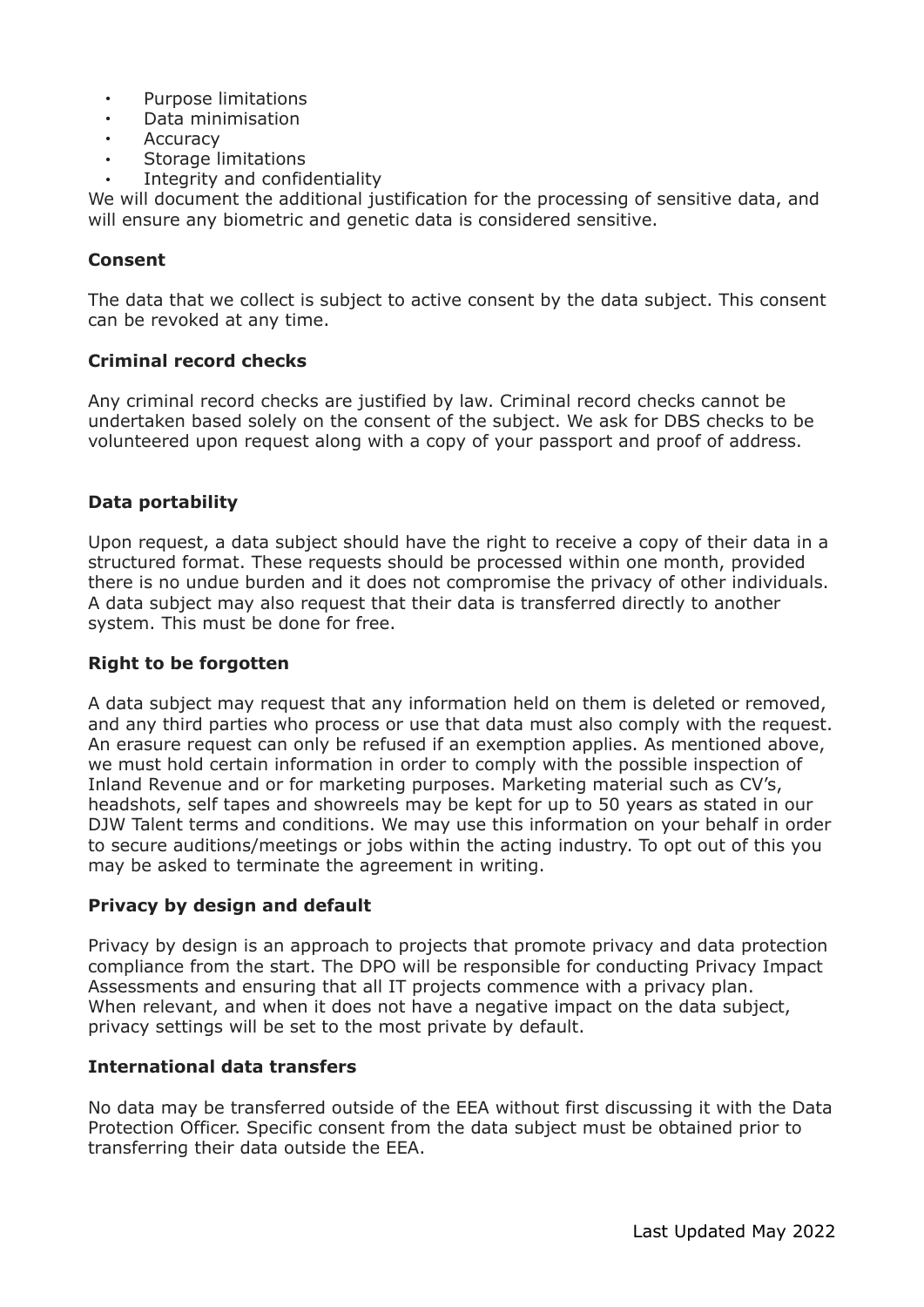## **Data audit and register**

Regular data audits to manage and mitigate risks will inform the data register. This contains information on what data is held, where it is stored, how it is used, who is responsible and any further regulations or retention timescales that may be relevant.

#### **Reporting breaches**

All members of staff have an obligation to report actual or potential data protection compliance failures. This allows us to:

- Investigate the failure and take remedial steps if necessary
- Maintain a register of compliance failures
- Notify the Supervisory Authority (SA) of any compliance failures that are material either in their own right or as part of a pattern of failures

#### **Monitoring**

Everyone must observe this policy. The DPO has overall responsibility for this policy. DANIEL-JOHN WILLIAMS will monitor it regularly to make sure it is being adhered to.

#### **Consequences of failing to comply**

We take compliance with this policy very seriously. Failure to comply puts parents, students, staff and the organisation at risk.

The importance of this policy means that failure to comply with any requirement may lead to disciplinary action under our procedures which may result in dismissal. If you have any questions or concerns about anything in this policy, do not hesitate to contact the Data Protection Officer, DANIEL-JOHN WILLIAMS: [info@djwtalent.co.uk](mailto:info@djwtalent.co.uk)

#### **This policy will be reviewed at the next audit 12 months from now.**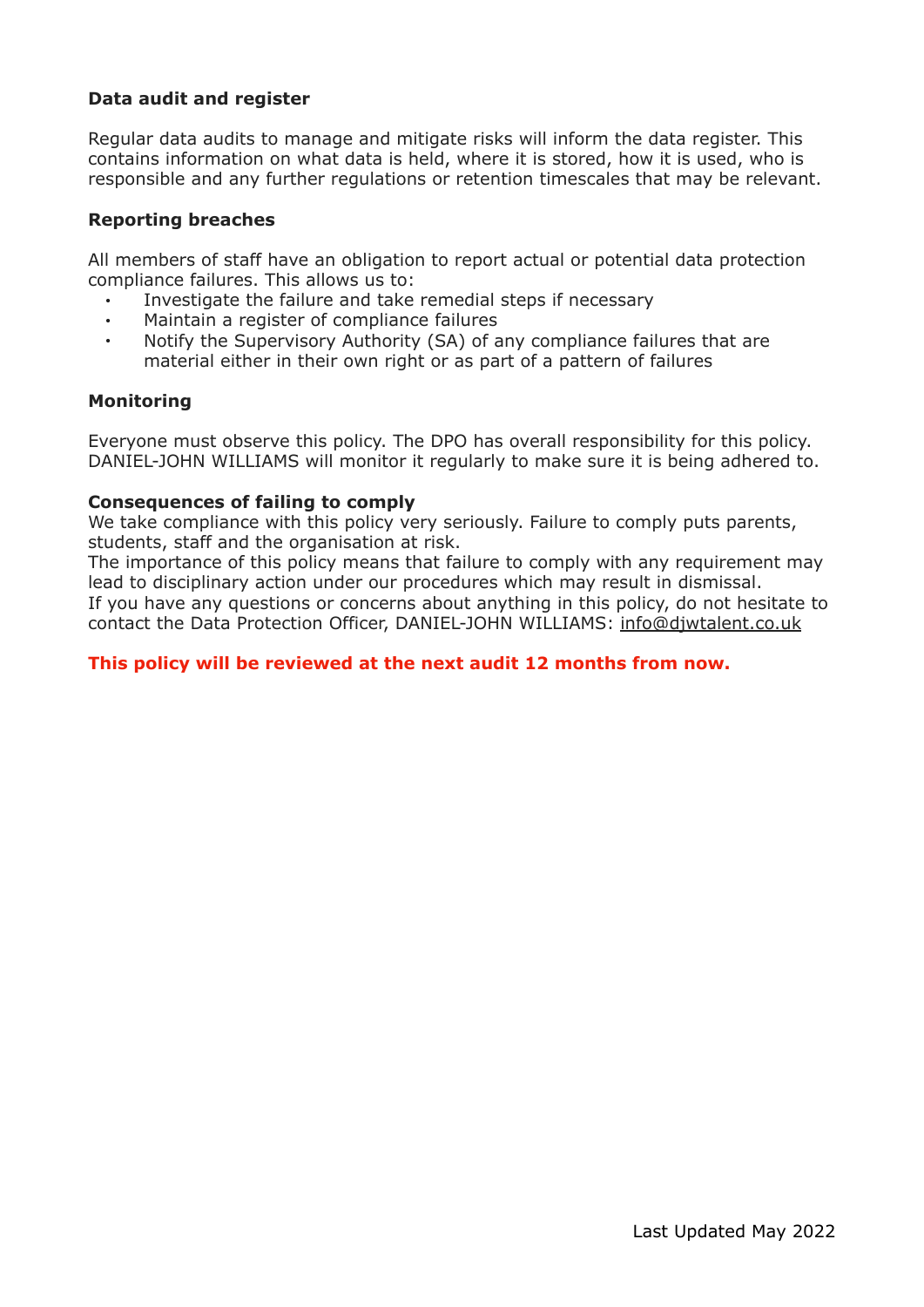## **THE DJW SCHOOL OF ACTING VALUES**

## **British Values under section 78 of the Education Act 2002**

## **Spiritual, Moral, Social and Cultural**

The DJW School of Acting will:

Enable students to develop their self-knowledge, self-esteem and self-confidence;

Encourage students to accept responsibility for their behaviour, show initiative, and to understand how they can contribute positively.

Enable students to acquire a broad general knowledge of and respect for one another, the group, an audience, the public, the community and the region. (As Actors and Citizens of Britain)

Develop Confidence to speak in public, in groups.

Develop alternative ways to communicate, express and learn.

Encourage problem solving and imaginative thinking.

Further tolerance and harmony between different cultural traditions by enabling students to acquire an appreciation and respect for their own and other cultures.

Encourage respect for other people.

Ensure that all pupils within any DJW school have a voice that is listened to, and demonstrate how democracy works by actively promoting democratic processes such as a school council whose members are voted for by the pupils.

Create scenarios that will be performed, which allows pupils to see different points of views.

Constantly feedback.

Provide students the opportunity to learn how to argue and defend points of view, in a safe and controlled way.

The classes will be structured to have fun, encourage spontaneity, focus, work as part of a team and alone, allowing students to progress in a safe environment, learning to discipline themselves in a new way. We will also encourage students to self study and ask all students to create a portfolio.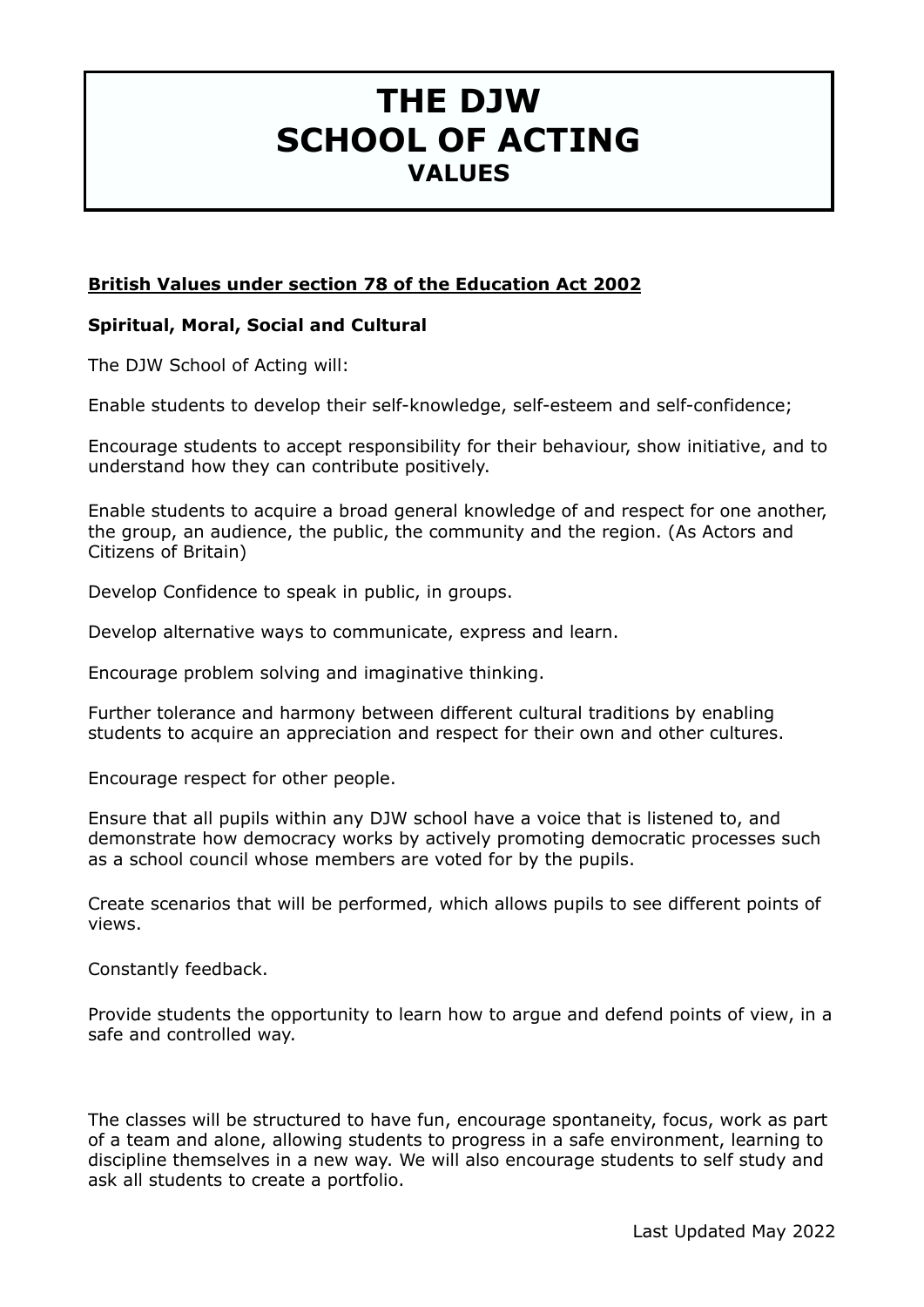We hope DJW enables our students experience:

- Improved self esteem and feelings of being valued and listened too
- Increased levels of respect for each other, leading to improved relationships with other pupils, staff and parents.
- Improved attainment and attendance, and a thirst for knowledge.
- An understanding and respect of religions, cultures, beliefs, thoughts and abilities different to their own.
- A wider and deeper understanding of the world in which they live.
- Leadership Skills.
- Confidence building and character building.
- Ensemble work.
- Reading, writing and performing.
- A deeper understanding of their creative thinking, their views and use of physicality.
- A deeper understanding of how they present themselves and how to use their voice and words affectively.

All DJW Schools must meet the requirements set out in section 78 of the Education Act 2002 and promote the spiritual, moral, social and cultural (SMSC) development of their pupils. The DJW School strives to meet these requirements.

#### **Health & Safety Explained:** *(Continued)*

**General Statement:** DJW's safety policy is to do all that is reasonably practicable to protect its employees and students from personal injury, to prevent damage to property, to protect visitors and the general public from foreseeable risk so far as they have reason to come into contact with the company or its activities.

The DJW School must provide a safe place of work and proper access to that place of work, and to provide systems of work, which are safe and without risk.

DJW must initiate and sustain a constant and continuing interest in health and safety matters.

DJW must review and revise the Health and Safety Policy as often as may be necessary to comply with changing regulations and should consult with the oversight committee.

The School should provide information, instruction, training and supervision necessary to ensure health and safety is at its peak performance within a policy.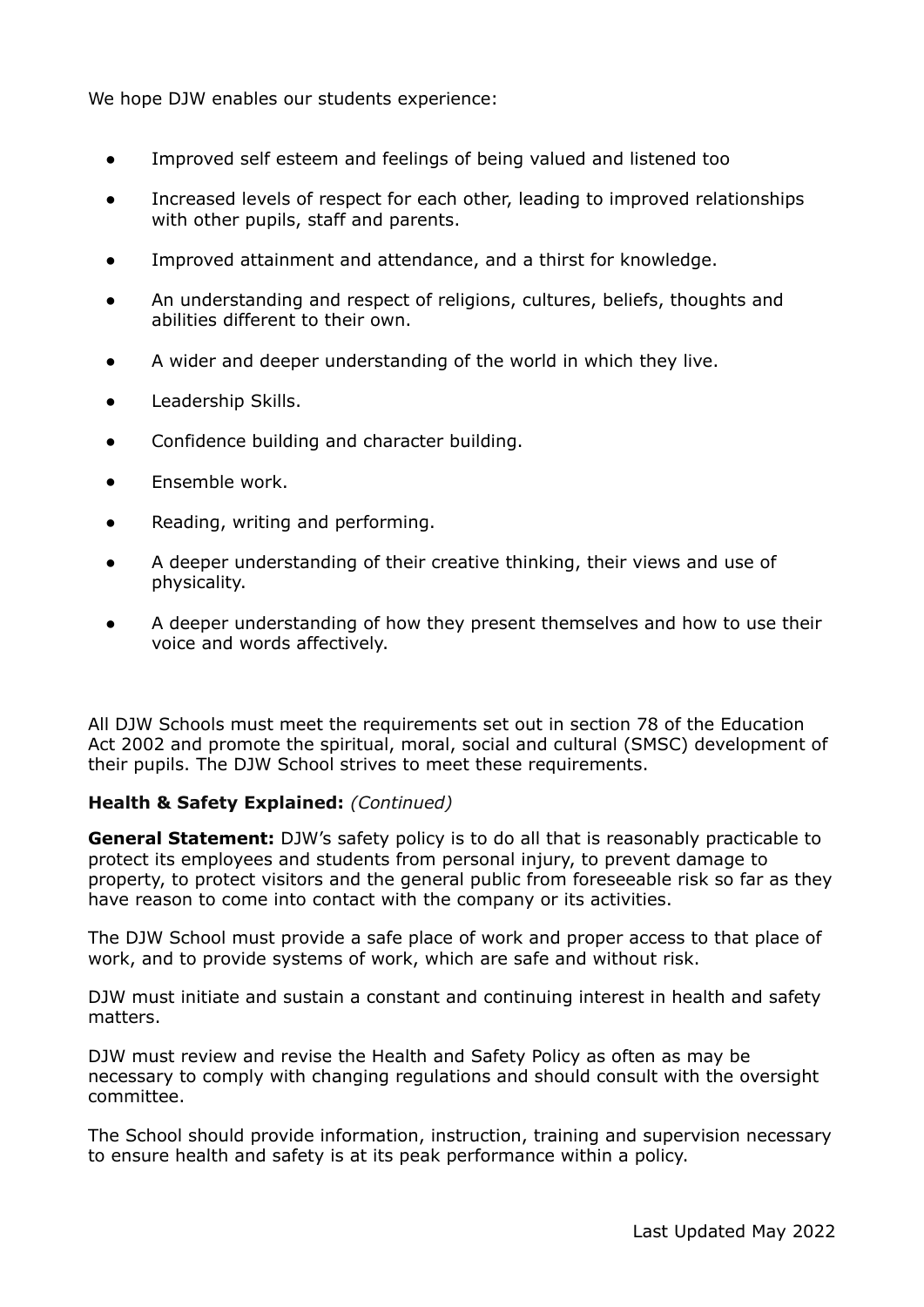Everyone at the DJW School must not interfere with anyone's attempt to provide positive health and safety procedures. Eg: To deliberately alter information or warnings of risk or provide inaccurate or false information to lead someone into a health and safety issue. No person shall intentionally or recklessly interfere with or misuse anything provided in the interests of health, safety or welfare.

The Directors have the overall and final authority to ensure that the health and safety of employees and students are met in accordance with Section 2 of the Health and Safety at Work Act 1974. The Health and Safety Committee double up as persons from the DJW School oversight committee and will be notified of any risk, the committee are not responsible for the risk or accident of any person, however will be called upon for advice on how to eradicate further disruptions.

**Accidents and Near Miss:** If an accident, near miss or dangerous occurrence takes place on the school premises or during normal work activities, DJW asks that the tutor and students deals with the incident to the best of their knowledge and ability, depending on the severity of the incident, reporting anything more severe to head. A near miss is an unplanned event that did not result in injury, illness, or damage – but had the potential to do so. In the case of a near miss, the students and tutors should stop work or rehearsal immediately, make safe the area and decide if work can continue in a safe and secure manner. This should be reported to a member at head office.

**First Aid Boxes:** First Aid Boxes should be made available upon request from the school or venue that you are in.

**Fire Prevention and Emergency Procedures:** All staff will have been shown the evacuation procedure in force at The DJW School. It is the tutors and students responsibility to be familiar with the evacuation procedure and inform any new students about the evacuation procedure and the terms and conditions of the school as a whole. In the event of a fire alarm sounding, leave the building by the nearest fire exit and assemble at the correct assembly point. Details of the assembly points will be given to the students.

**Good Housekeeping:** Good housekeeping contributes to personal safety and fire prevention in the workspace. Always use a tidy and systematic method of working when at the DJW School. The build up of rubbish, empty containers and waste paper can be hazardous; please make sure they are disposed correctly at the end of each day. Students are responsible for clearing chairs and tables away at the end of a session to limit the risk of such items becoming hazardous.

**Clear Access:** Never block or obstruct doorways, gangways, corridors or stairs. Do not tamper with door closures. Do not leave drawers and doors open unnecessarily and do not trail cables across the floor. All chairs must be put away at the end of every workshop with no hesitation.

**Spills:** Any liquid substances should always be stored correctly and spillages dealt with immediately.

**Performance Spaces:** Due to the nature of theatre work and the associated hazards, performance spaces used for DJW's productions are considered restricted areas. Unless you are authorised by a senior member of staff, you must not enter these areas. Even if you have been authorised you must check what work activities are being carried out prior to entering any stage areas. Many of the venues that DJW use are hired and may have in-house rules and procedures attached to the hire contract; all staff involved in this work must check for any restrictions or safe working practices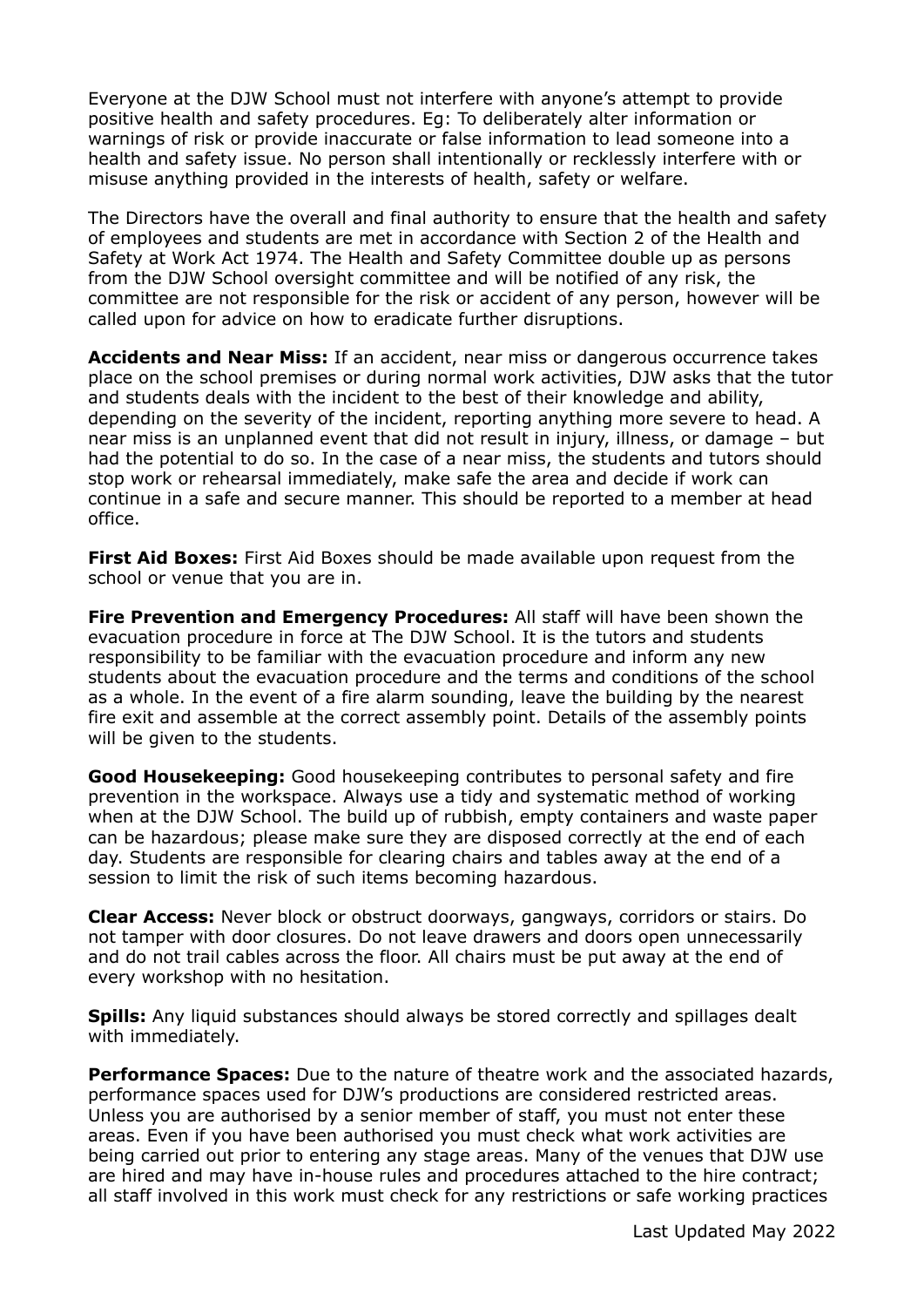prior to commencement of work. The Head of Production and Stage Management, the Production Manager or the Production Supervisor will be able to assist in this. Similar requirements when dealing with being on set of a production for television, film, radio etc. Always ensure that you are up to speed with the restricted areas policy, escape routes and health and safety procedures.

**Child Protection:** The DJW School is proud of the carefully detailed Child Protection Policy that it has in place, which has been overviewed by the DJW committee. The protection of children and adults is paramount and all efforts are made to ensure the safety of every student, no matter what age. **Child Protection Explained:** 

There are three main elements to The DJW School Child Protection Policy'.

- (a) **Prevention**
- (b) **Protection**
- (c) **Support**

**The DJW School of Acting Promise on Child Protection:** Each student is under the care of The DJW School of Acting at any age, however if the student is aged 18 or below then they will be classed as Priority in the Child Protection Promise held at the school. Appropriate measures will be taken to ensure effective safeguarding is being enforced. The DJW School cannot prevent unpredictable events from taking place, however; the school can implement safety measures to attempt prevention. We recognise that high self- esteem, confidence, peer support and clear lines of communication with trusted adults helps all children, and especially those at risk of or suffering physical, sexual or mental abuse. The school will establish and maintain an ethos where students feel secure and are encouraged to talk, and we promise to listen to all students concerns and most importantly they will always be taken seriously. The student should be given opportunities to talk and their wishes and feelings listened to and taken into account.

The DJW School will ensure that students know that there are adults in the school who they can approach if they are worried or are in any difficulty or at risk. The programme will include activities and opportunities for discussions which equip students with the skills they need to stay safe and / or communicate their fears or concerns about any form of abuse or discomfort due to physical, sexual or mental harm *(Neglect and other)* DJW will ensure that every effort will be made to establish effective working relationships with parents and staff and students at the School.

## **All staff and visitors/guests will:**

- $\odot$  Be familiar with the DJW policy of 'Keeping Students Safe' at the workshops
- $\odot$  Be familiar with the school's child protection policy including issues of confidentiality.
- $\odot$  Remember that the students welfare and interests must be the paramount consideration at all times.
- $\odot$  Never promise to keep a secret or confidentiality, where a student discloses abuse of any sort.
- $\circled{e}$  Be alert to signs and indicators of possible abuse.
- $\circledR$  Record concerns.
- $\degree$  Deal with a disclosure of abuse from a child in line with the DJW School standards and policy. These must be passed to head office, followed by a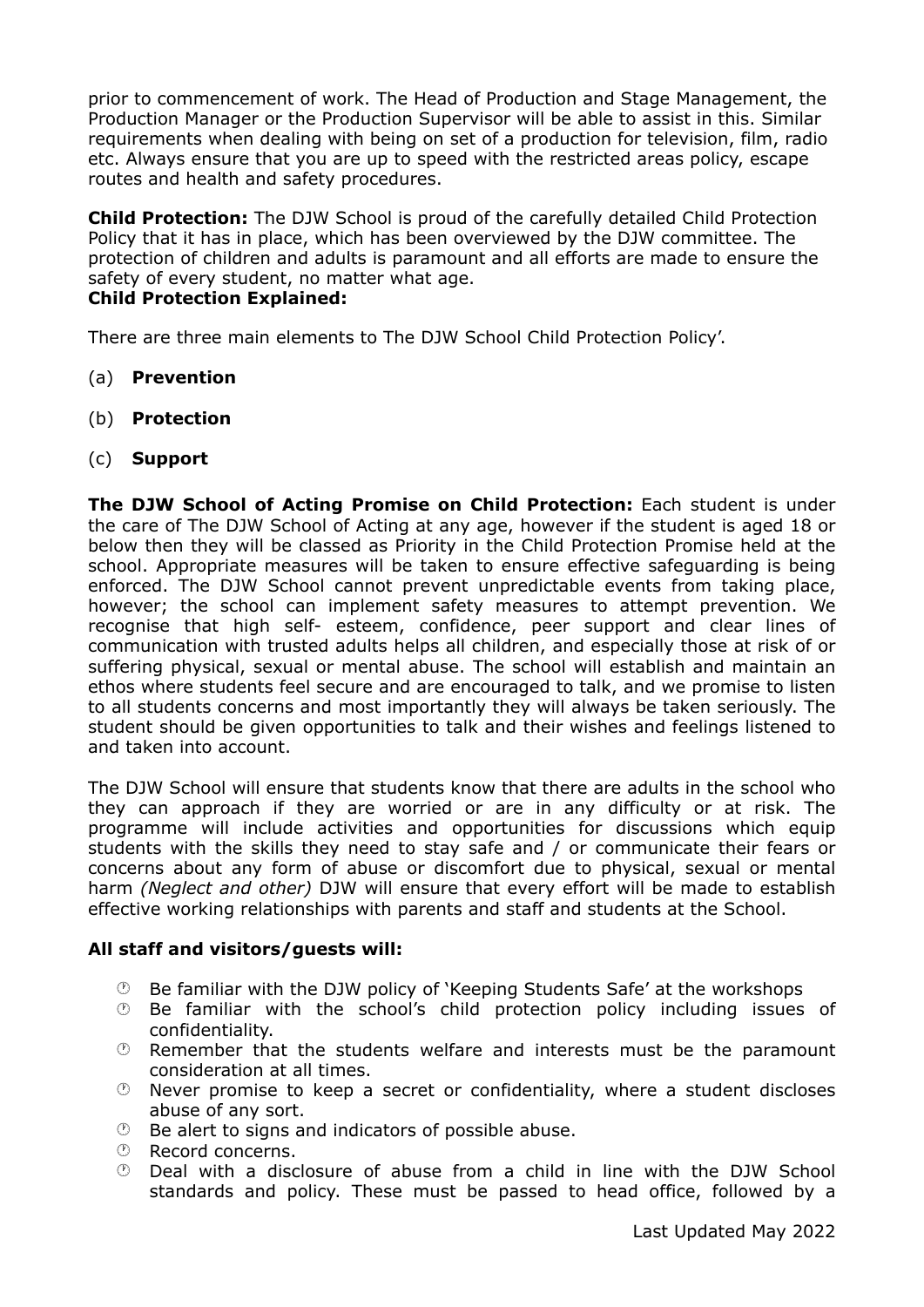written account. Staff should not take it upon themselves to investigate concerns or make judgements. This must be handled by DJW Head Office in the first instance.

 $\circled{D}$  DBS/CRB will be needed by all guests and adults attending workshops upon arrival.

#### **Raising Awareness:**

- · The designated safeguarding person(s) (Head Office) should ensure the school policies are known and used appropriately:
- · Ensure the school's child protection policy is reviewed and updated quarterly.
- · Ensure the child protection policy is available upon request and parents are aware that the policy exists.
- · The DJW School will ask parents and guardians to sign a declaration to prove that the Policy has been read, understood and agreed with.
- · Good practice dictates that any discussions regarding a safeguarding issue should always be done face to face and never via text message, social media, email or telephone. This also stands for most complaints.

#### **Information sharing:**

- When there is a concern that a student/child is at risk of significant harm, all information held by the school must be shared with Children's Social Care, police and health professionals. Section 47 of the Children Act 1989 and sections 10 and 11 of the Children Act 2004. If designated safeguarding leads are in doubt, they should still contact the authorities or parents in less immediate cases.
- · On occasions when safeguarding concerns exist for a child in the context of a family situation and siblings attend other educational establishments or the children are known to other agencies, it may be appropriate for the designated safeguarding staff to consult with, on a confidential basis, their counterpart from other establishments or other agencies to share and jointly consider concerns.
- It is good practice to seek consent from the child or their parent before sharing information. Children over the age of 12 years are considered to have the capacity to give or withhold consent to share their information, unless there is evidence to the contrary; therefore it is good practice to seek their views. In all instances, wether an admission is made or withheld it is the duty of The DJW School to report any worries or issues, with as much evidence and information gathered as possible. If the young person is over 18, they should be involved in decision-making about information sharing, unless they do not have the capacity to give consent.
- · However, consent is not always a condition for sharing and sometimes we do not inform the child or family that their information will be shared, if doing so would:
	- · place a person (the child, family or another person) at risk of significant harm, if a child, or serious harm, if an adult; or
	- · prejudice the prevention, detection or prosecution of a crime; or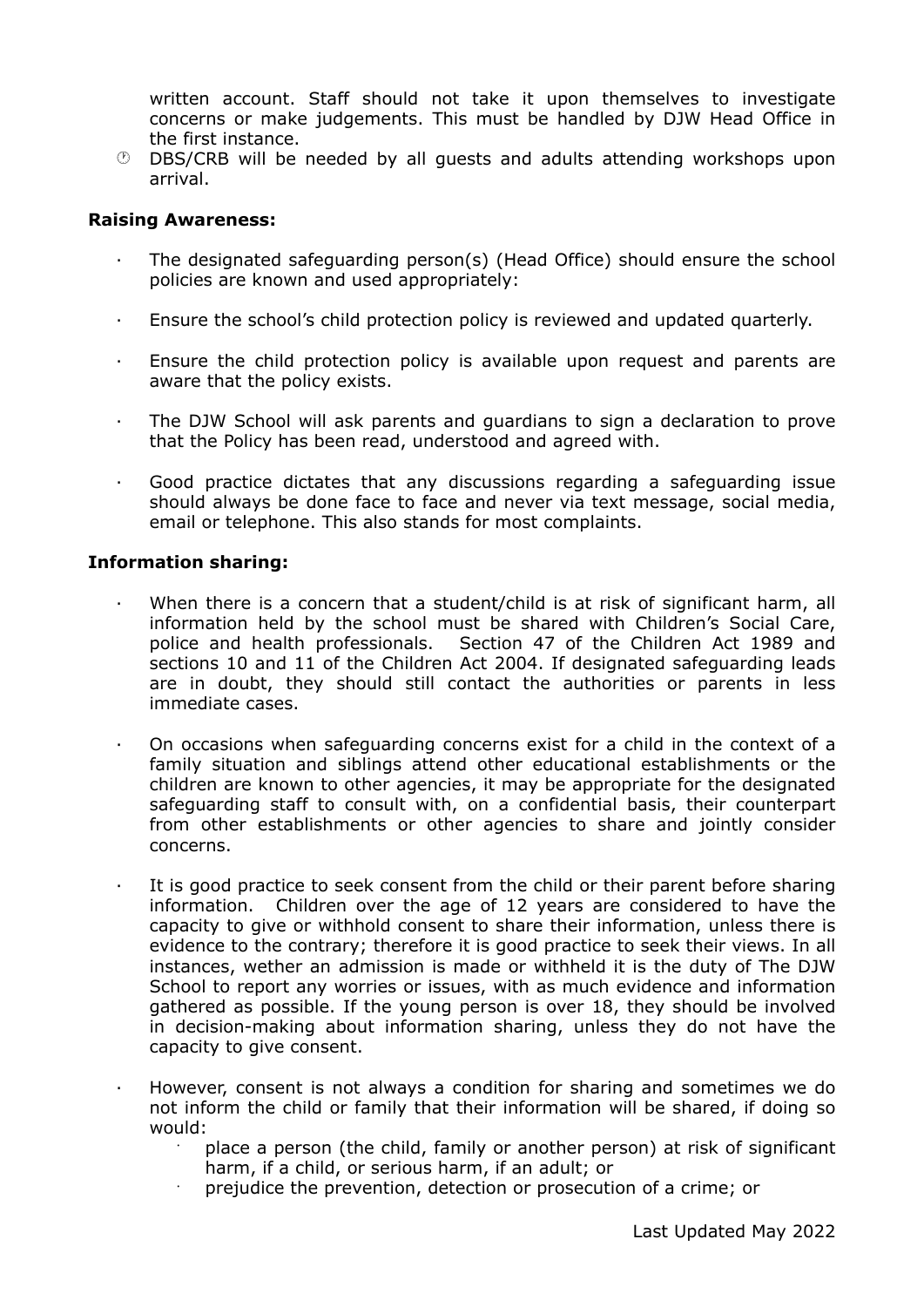lead to unjustified delay in making enquiries about allegations of significant harm to a child or serious harm to an adult.

- Parents/carers should be aware that our school will take any reasonable action to safeguard the welfare of its pupils. In cases where the school has reason to be concerned that a child may be suffering significant harm, ill treatment or neglect or other forms of harm staff have no alternative but to follow the guidelines of the DJW School Policy and procedures and contact Children's Social Work Service Duty and advise the team to discuss their concerns.
- · In general, DJW will discuss concerns with parents/carers before approaching other agencies, and will seek their consent to making a referral. Appropriate staff will approach parents / carers after consultation with the oversight committee. However, there may be occasions when school will contact another agency before informing parents / carers, if the school decides that contacting them may increase the risk of significant harm to the child.
- The DJW child protection policy cannot be separated from the general ethos of the school, which should ensure that children are treated with respect and dignity, feel safe, and are listened too.
- DJW will offer appropriate support to individual student/children who have experienced abuse or who have abused others.
- Where children and young people have experienced or declared sexually inappropriate/harmful behaviour and/or exhibited sexually inappropriate/ harmful behaviour towards others. The highest level of Protection and safeguarding will come into effect by DJW and the oversight committee.
- · A child going missing from The DJW School could be avoided by following a simple system of parents collecting from the workshop area and not waiting for them in the car park. Very little can be done if that is the drop off and collection arrangement that parents have with the child. The DJW School encourages a face to face pick up.
- · Children who are absent, or go missing during the school day are vulnerable and at potential risk. School staff members should follow procedures for dealing with children who are absent/ go missing, particularly on repeat occasions, to help identify the risk of abuse and neglect including sexual abuse or exploitation and to help prevent the risks of their going missing in future.
- Where child sexual exploitation, or the risk of it, is suspected, frontline practitioners should seek to discuss face to face with DJW at their earliest convenience.

**Radicalisation:** Radicalisation is defined as the process by which people come to support terrorism and violent extremism and, in some cases, to then participate in terrorist groups. The process of radicalisation is different for every individual and is a complex process; it can take place over an extended period or within a very short time frame. It is important that staff are able to recognise possible signs and indicators of radicalisation.

#### **Procedures in the event of an allegation against a member of staff or person in school:**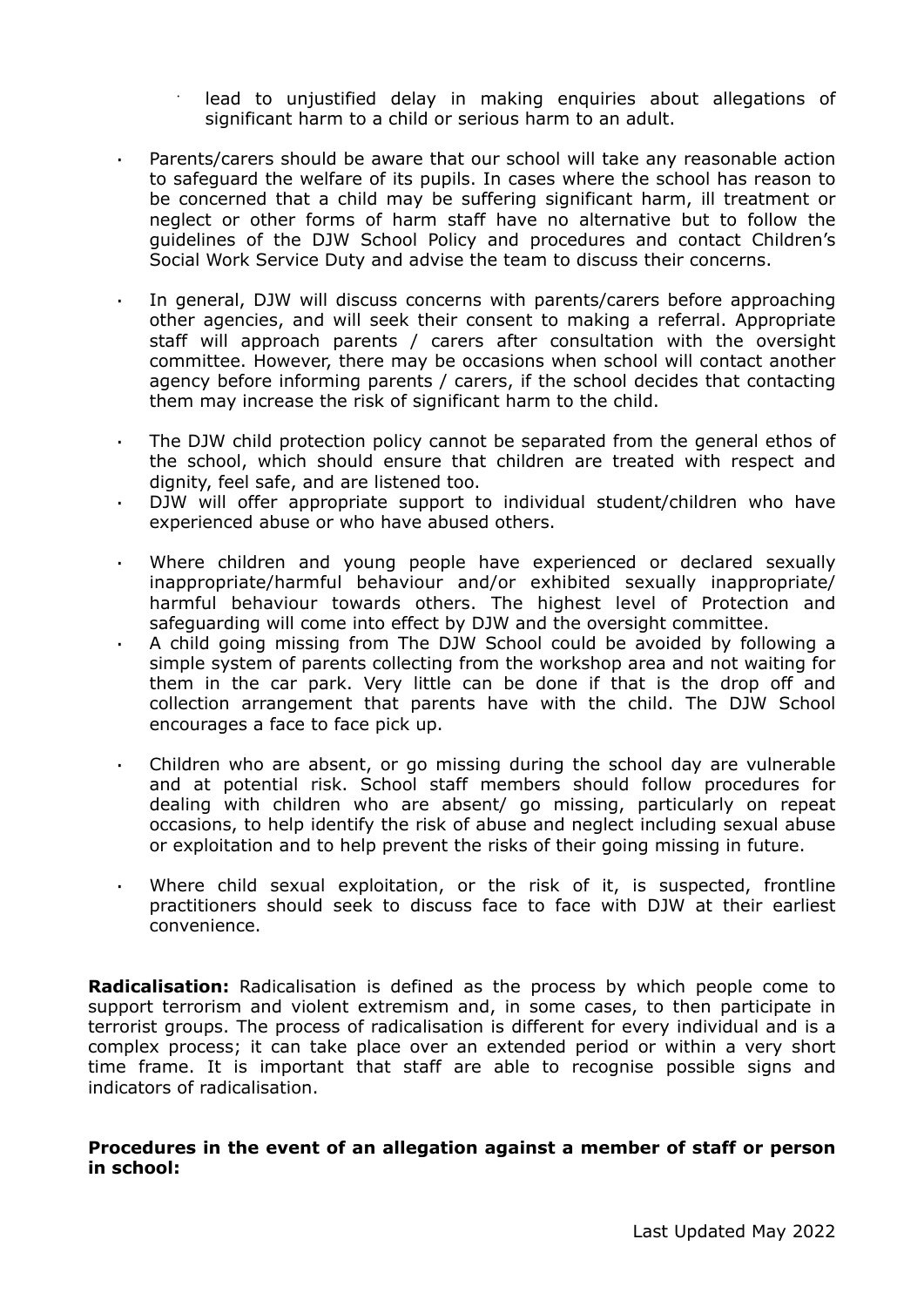These procedures must be followed in any case in which it is alleged that a member of staff, governor, visiting professional or volunteer has:-

- a. behaved in a way that has harmed a child or may have harmed a child, physically, mentally or verbally.
- b. possibly committed a criminal offence against or related to a child.
- c. behaved in a way that indicates s/he is unsuitable to work with children or vulnerable adults.

Inappropriate behaviour by staff/volunteers/visitors could take the following forms:

- **Physical**: Intentional use of force as a punishment / throwing objects or rough physical handling.
- · **Emotional**: Intimidation, belittling, scapegoating, sarcasm, lack of respect for children's rights and attitudes which discriminate on the grounds of race, gender, disability or sexuality.
- · **Sexual**: Sexual behaviour towards pupils, sexual harassment, sexual assault and rape.
- **Neglect:** Failing to act to protect a child or children, failing to seek medical attention or failure to carry out appropriate/proper risk assessment.

A safeguarding complaint that meets the above criteria must be reported to DJW Head Office immediately. If the complaint involves a senior member of staff, you must report this to head office or the police must be informed. DJW should carry out an urgent initial consideration in order to establish whether there is substance to the allegation. DJW should not carry out the investigation or interview pupils in this instance. As part of this initial consideration, DJW should consult with the oversight committee who will then contact the Local Authority within one working day.

#### **If YOU are confided with information by someone being abused or hurt in anyway:**

**\***Stay calm.

\*Do not transmit shock, anger or embarrassment.

\*Reassure the child. Tell her/him you are pleased that s/he is speaking to you.

\*Never enter into a pact of secrecy with the child. Assure her/him that you will try to help but let the child know that you will have to tell The DJW Head Office in order to do this and state why.

\*Tell her/him that you believe them. Children very rarely lie about abuse; but s/he may have tried to tell others and not been heard or believed.

\*Tell the child that it is not her/his fault.

\*Listen and remember, take notes if you must.

\*Check that you have understood correctly what the child is trying to tell you.

\*Praise the child for telling you. Communicate that s/he has a right to be safe and protected.

\*Do not tell the child that what s/he experienced is dirty, naughty or bad.

\*It is inappropriate to make any comments about the alleged offender.

\*Be aware that the child may retract what s/he has told you. It is essential to record all you have heard.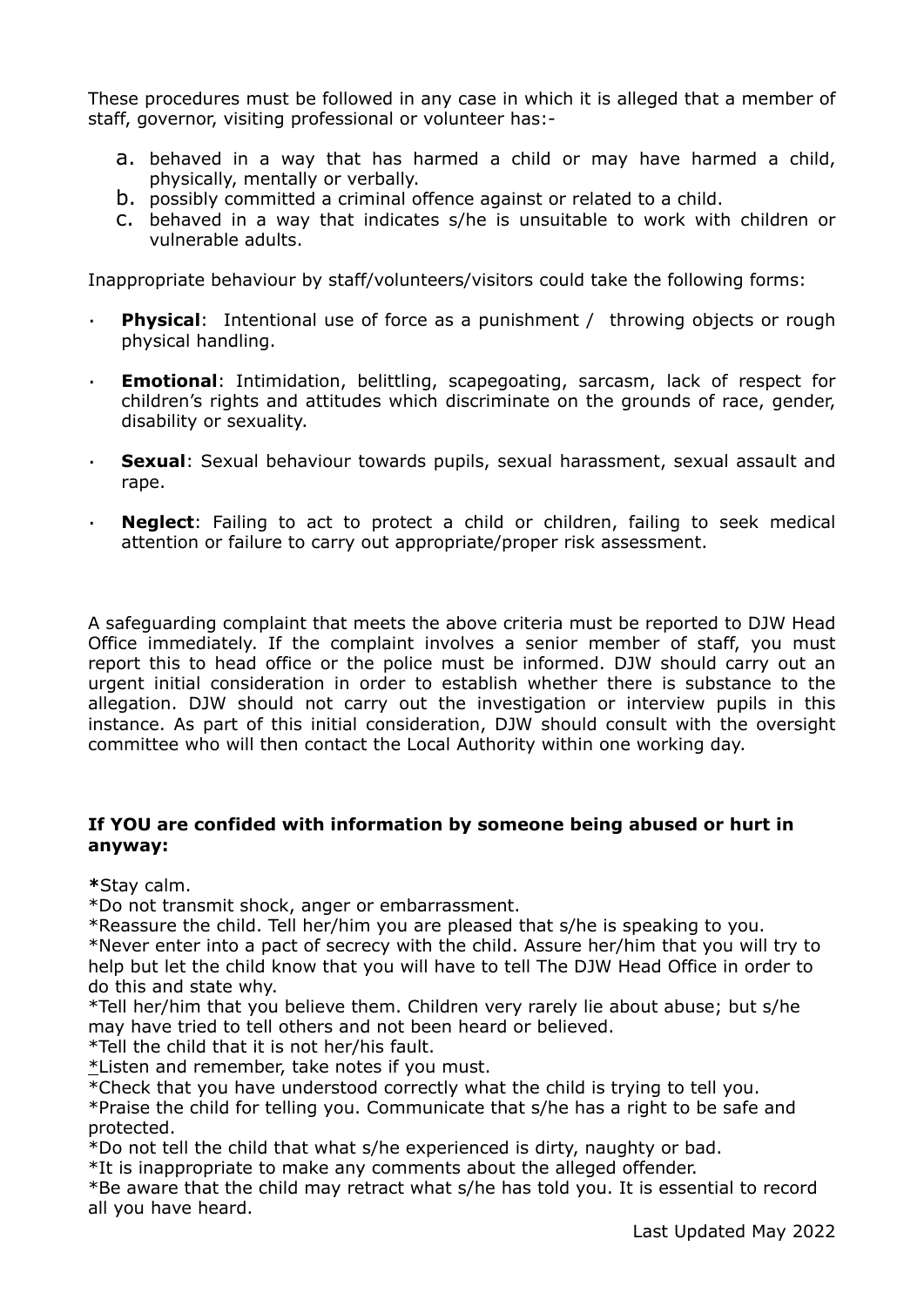\*At the end of the conversation, tell the child again who you are going to tell and why that person or those people need to know.

\*As soon as you can afterwards, make a detailed record of the conversation using the child's own language. Include any questions you may have asked. Do not add any opinions or interpretations.

You must not deal with this yourself. Clear indications or disclosure of abuse must be reported to DJW Head Office and then make sure that the Children's Social Work Service has been notified without delay. You have the right to insist that this happen's whilst you are present.

**General Privacy:** The School will collect basic information from the Artist, for example: Name, Address, Telephone number, Email address, ICE and Medical information. Copy of Passport and a recent in date DBS. We also ask for a DJW approved CV / Headshot, Monologue and Self tape. The School require the student or parent / guardian to pay fees on time. Failure to meet this requirement will lead to a late payment note, resulting in a re-registration fee. The DJW School of Acting is committed to ensuring that your privacy is protected. Any details which you provide about yourself and any personal information which identifies you – such as your name, address, email address or telephone numbers, DBS and passport/driving licence, will only be retained by admin. Any information you provide will only be used for the purpose(s) for which you have given your consent, in accordance with UK Data Protection legislation.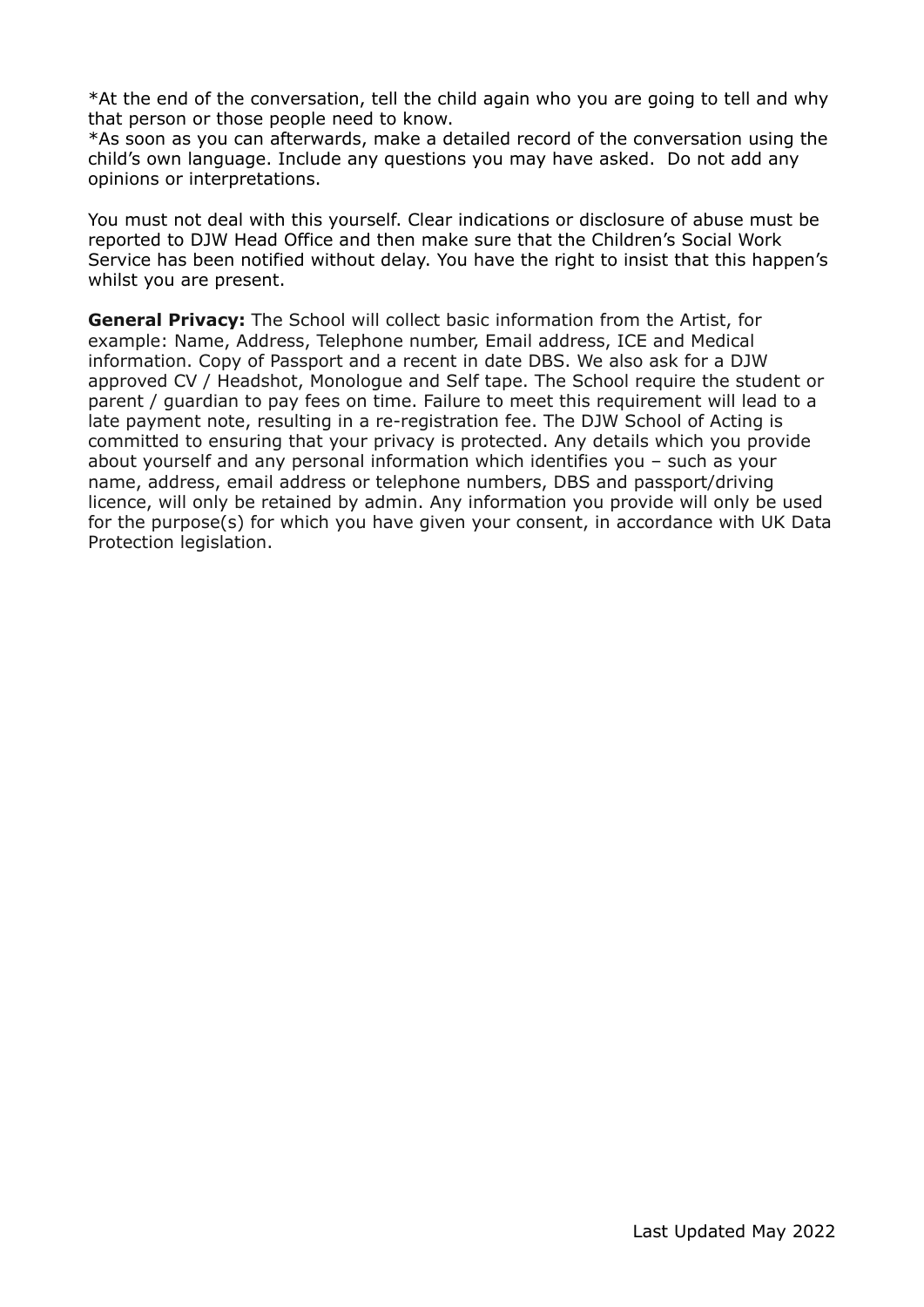## **THE DJW SCHOOL OF ACTING COMPLAINTS | CONCERNS | QUESTIONS**

The DJW School of Acting, Questions, Queries, Concerns, Complaints, Comments or Compliments Procedure:

We value our students | parents and clients feedback and want to give you the opportunity to feed your thoughts and views back to head office. Sometimes issues are best resolved immediately, face to face, over the phone or in writing by email or post.

The DJW School of Acting prides itself on dealing with urgent matters swiftly and encourages feedback regularly. The tutor running classes for the students at any DJW School should always finish the class, by asking if anyone has any Questions, Queries, Concerns, Complaints, Comments or Compliments. This gives students the immediate opportunity to flag something or offer feedback there and then.

Sometimes, the opportunity might not feel right or the topic is too sensitive for an open conversation.

Ways to contact us for conversation.

**Email:** All emails can be sent to: [info@thedjwschool.com](mailto:info@thedjwschool.com) or [office@thedjwschool.com](mailto:office@thedjwschool.com) which is carefully monitored by Managers at head office.

**Post:** All letters can be sent to: Acklam Hall, Hall Drive, Acklam, Middlesbrough, TS5 7DY.

**Call:** All phone calls from Monday-Friday (Except Tuesdays) 9.30am-5.30pm: 01642 049349 The phone line is direct to head office and will usually be answered by a manager *(In the event that a DJW staff member answers, you are welcome to leave a message and someone will call you back)*

In the unlikely event that you have a concern, complaint or question regarding a member of staff or a manager, you should always consider putting it in writing (electronically is just as efficient as post) so the matter can be officially logged and dealt with accordingly.

We hope to hear from you soon, but hopefully with good news, comments or compliments. *(We like to know when we have done something good too)*

We are always interested to hear your feedback with your experience at DJW on Google, Facebook, [yell.com](http://yell.com) if you ever wanted to leave a review.

We pride ourselves on offering a unique, holistic and personal approach to help nurture and support our students.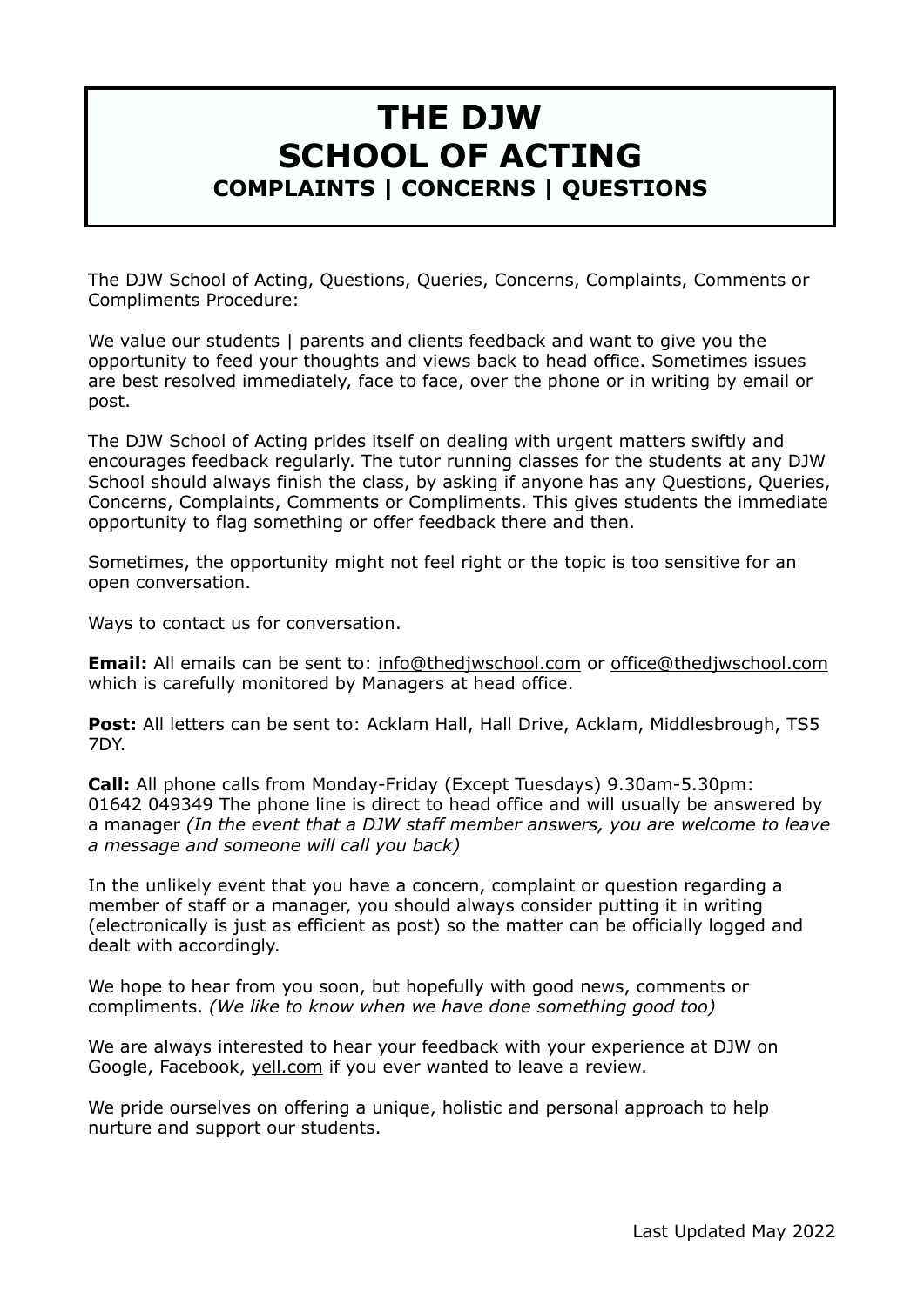# **THE DJW SCHOOL OF ACTING MEMBERSHIP**

## **The DJW School of Acting Membership**

(terms & conditions)

Becoming a Member of The DJW School of Acting for one year. (September to July)

**Members** You are signing up for a one year actor training with an aim to complete part certification within the DJW in-house bamboo acting diploma.

Membership can be taken out in September, October, November and the last point of entry is December. Membership is non refundable after the 30 day cooling off period from the moment of purchase.

DJW have the right to terminate your contract without warning if you are in breach of the Main School Agreement, which you should read, understand and sign to confirm the acknowledgement to the terms and conditions contained within before becoming a member. Student fees will need to be paid in the usual way if a student terminates a contract.

We advise joining in July-August for a September start to avoid disappointment and to minimise missing out on any of the content provided during classes.

Please do not hesitate to ask questions.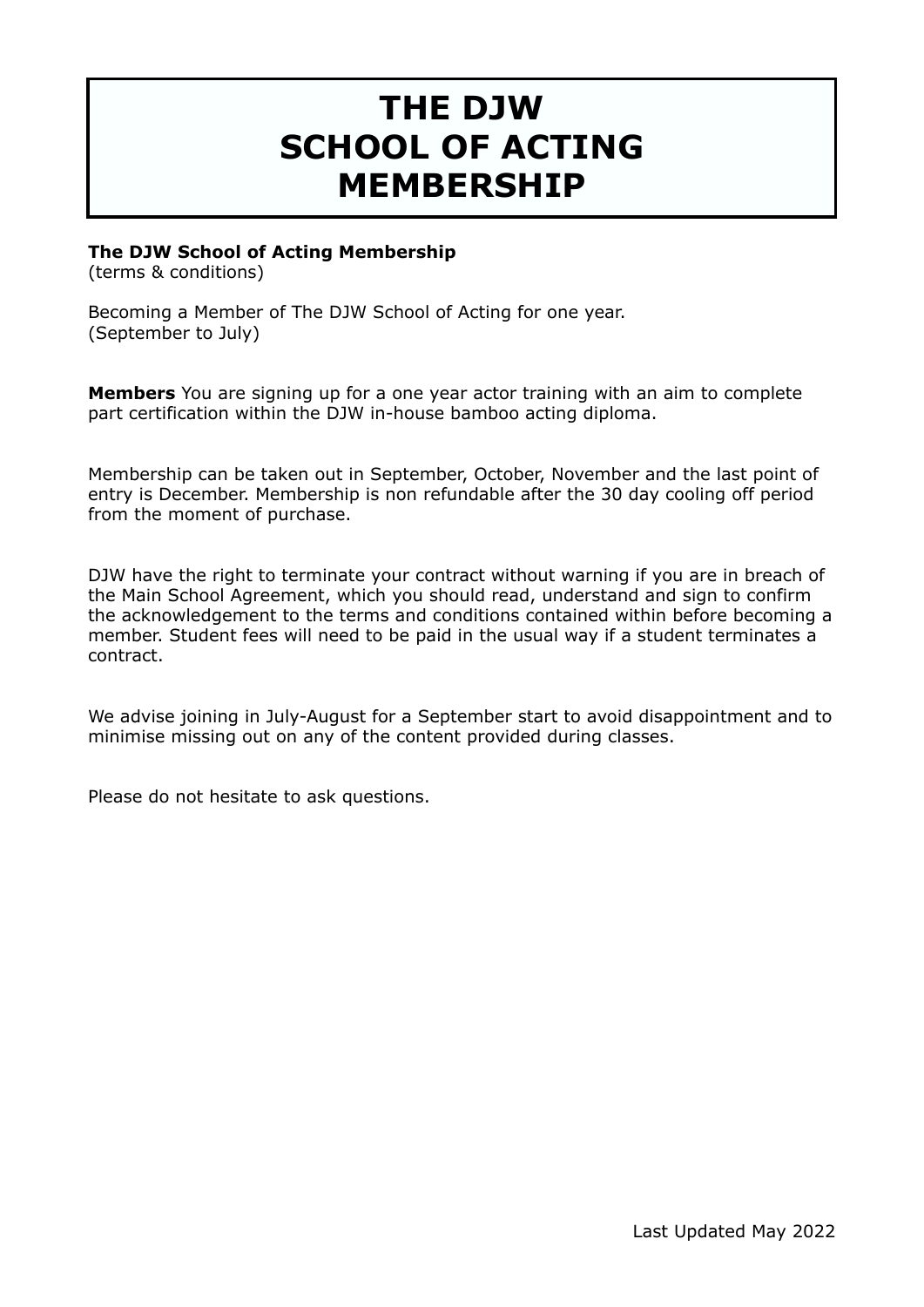# **THE DJW SCHOOL OF ACTING SCHOLARSHIP INFORMATION**

## **The DJW School of Acting Scholarship**

*(Terms and Conditions)* 

If you receive a scholarship offer for one of the DJW School of Acting Scholarships as a result of attending an audition with us, you will have been offered one of the following awards:

- 1) **DJW Main School Scholarship** (Terms and Conditions Apply) This Scholarship will enable you free monthly school fees for one year (11 Months). Membership will still need to be paid for.
- 2) **DJW Discovery Scholarship** (Terms and Conditions Apply) This Scholarship will reduce the usual monthly fees by half. Payments are to be made on time in the usual format and Membership will still need to be paid for.

#### **Terms and Conditions;**

DJW reserve the right to terminate the offer of a scholarship at anytime if you are in breach of the School Agreement which you should read, agree and sign online to confirm your acceptance of the terms within.

You will be expected to work to the same guidelines and conditions as any other student and failure to meet those expectations will result in immediate termination of your place on the course.

You must become a member of the school in order for us to release the Scholarship to you and for the reward to be agreed. Failure to become a member will result in a withdrawal of the offer. You will receive the same benefits as any standard member.

Late payments will be dealt with in the same manner as those who are paying for fees in full.

If you enter into an acceptance of the award, you will have access to the workshops, sessions, castings, in-house diploma, headshot, monologue, self tape and showreel sessions (additional fees may apply as they are not included in your scholarship offer)

Failure to attend classes consistently will result in a possible termination without warning.

Punctuality is paramount and you must adopt the same etiquettes for time keeping as everyone else.